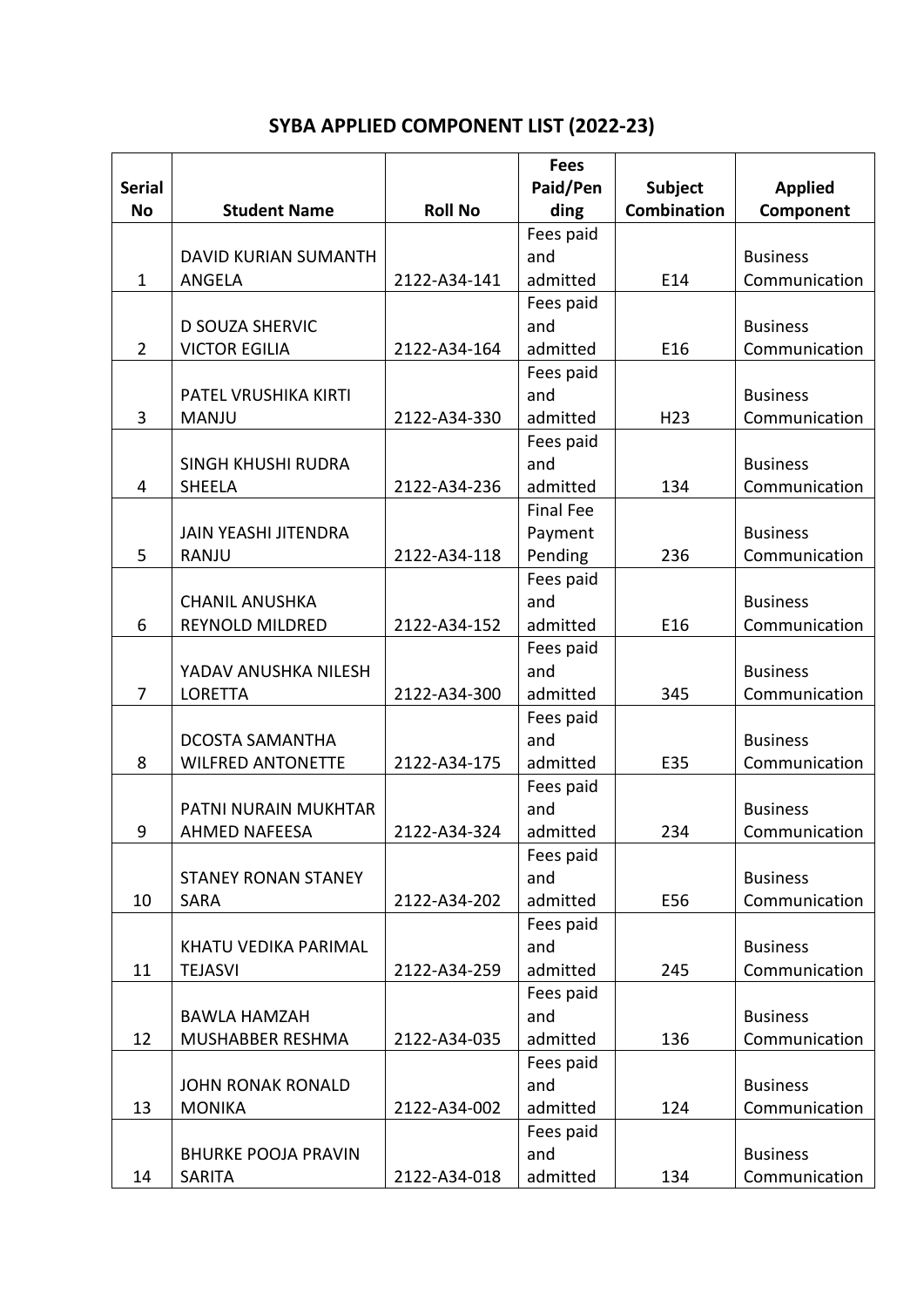|    |                              |              | Fees paid        |                 |                 |
|----|------------------------------|--------------|------------------|-----------------|-----------------|
|    | <b>MACHADO VENESSA</b>       |              | and              |                 | <b>Business</b> |
| 15 | <b>VINCENT</b>               | 2122-A34-142 | admitted         | E14             | Communication   |
|    |                              |              | Fees paid        |                 |                 |
|    | <b>SHAH PRIYANKA</b>         |              | and              |                 | <b>Business</b> |
| 16 | <b>BIRKISHOR PARVATI</b>     | 2122-A34-235 | admitted         | H <sub>23</sub> | Communication   |
|    |                              |              | Fees paid        |                 |                 |
|    | <b>GUPTA KHUSHI</b>          |              | and              |                 | <b>Business</b> |
| 17 | RAJENDRA SUMAN               | 2122-A34-008 | admitted         | 134             | Communication   |
|    |                              |              | Fees paid        |                 |                 |
|    | <b>BADANI HUNAID YUNUS</b>   |              | and              |                 | <b>Business</b> |
| 18 | <b>MUNIRA</b>                | 2122-A34-314 | admitted         | H <sub>23</sub> | Communication   |
|    |                              |              | Fees paid        |                 |                 |
|    | <b>KONDRE SONALI ANKUSH</b>  |              | and              |                 | <b>Business</b> |
| 19 | <b>ASHA</b>                  | 2122-A34-344 | admitted         | H <sub>23</sub> | Communication   |
|    |                              |              |                  |                 |                 |
|    |                              |              | <b>Final Fee</b> |                 |                 |
|    | <b>DMELLO CRISSEL RAKESH</b> |              | Payment          |                 | <b>Business</b> |
| 20 | <b>SHAILA</b>                | 2122-A34-209 | Pending          | E56             | Communication   |
|    |                              |              | Fees paid        |                 |                 |
|    | <b>VINCENT SIMRAN</b>        |              | and              |                 | <b>Business</b> |
| 21 | <b>VINCENT LORNA</b>         | 2122-A34-065 | admitted         | 234             | Communication   |
|    |                              |              |                  |                 |                 |
|    | <b>TUSCANO CAROL JOSEPH</b>  |              | Fees paid<br>and |                 |                 |
|    | <b>TUSCANO REGINA</b>        |              |                  |                 | <b>Business</b> |
| 22 | <b>TUSCANO</b>               | 2122-A34-213 | admitted         | E56             | Communication   |
|    |                              |              | Fees paid<br>and |                 | <b>Business</b> |
| 23 | KATAMALA JOSHUA              | 2122-A34-022 | admitted         | 136             |                 |
|    | ANANDARAJU DIANA             |              |                  |                 | Communication   |
|    |                              |              | Fees paid        |                 |                 |
|    | <b>TIWADE CRISPINA</b>       |              | and              |                 | <b>Business</b> |
| 24 | <b>ALFRED SULABHA</b>        | 2122-A34-167 | admitted         | E16             | Communication   |
|    |                              |              | Fees paid        |                 |                 |
|    | <b>GONSALVES MIKHAIL</b>     |              | and              |                 | <b>Business</b> |
| 25 | <b>FRANK SHERRY</b>          | 2122-A34-043 | admitted         | 234             | Communication   |
|    |                              |              | Fees paid        |                 |                 |
|    | <b>THOMAS STEFIN</b>         |              | and              |                 | <b>Business</b> |
| 26 | THOMAS SOSAMMA               | 2122-A34-284 | admitted         | 345             | Communication   |
|    |                              |              | Fees paid        |                 |                 |
|    | <b>DALVI ASHWINI</b>         |              | and              |                 | <b>Business</b> |
| 27 | SHANTARAM ASHA               | 2122-A34-185 | admitted         | E56             | Communication   |
|    |                              |              | Fees paid        |                 |                 |
|    | <b>MATHIAS MICHELLE</b>      |              | and              |                 | <b>Business</b> |
| 28 | MICHAEL ROSY                 | 2122-A34-249 | admitted         | 245             | Communication   |
|    | <b>MUDALIAR KHUSHI</b>       |              | Fees paid        |                 |                 |
|    | RAJESH MUDALIAR              |              | and              |                 | <b>Business</b> |
| 29 | <b>MANJU MUDALIAR</b>        | 2122-A34-052 | admitted         | 136             | Communication   |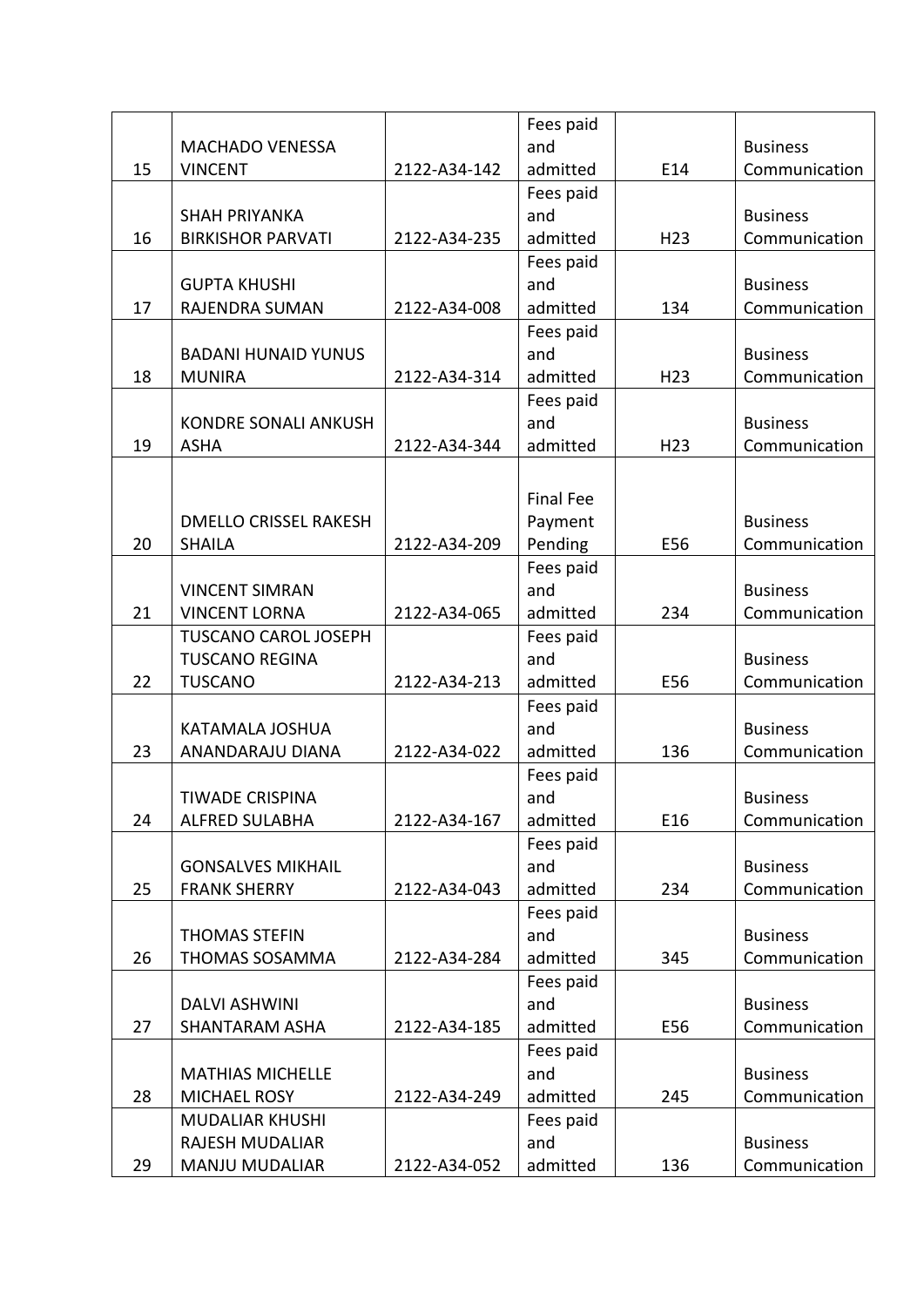|    |                             |              | Fees paid         |     |                         |
|----|-----------------------------|--------------|-------------------|-----|-------------------------|
|    | <b>VARUGHESE SUBIN</b>      |              | and               |     | <b>Business</b>         |
| 30 | <b>VARUGHESE PE MINI</b>    | 2122-A34-097 | admitted          | 256 | Communication           |
|    |                             |              | <b>Final Fee</b>  |     |                         |
|    | <b>MENEZES GAMA</b>         |              | Payment           |     | <b>Business</b>         |
| 31 | <b>CRIZELDA CEDRIC LIRA</b> | 2122-A34-028 | Pending           | 234 | Communication           |
|    |                             |              | <b>Final Fee</b>  |     |                         |
|    | <b>MALDE TISHA SURESH</b>   |              | Payment           |     | <b>Business</b>         |
| 32 | <b>JAYSHREE</b>             | 2122-A34-116 | Pending           | 136 | Communication           |
|    |                             |              | Fees paid         |     |                         |
|    | PAL ARPAN RAMJEET           |              | and               |     | <b>Business</b>         |
| 33 | <b>GAYATRI</b>              | 2122-A34-096 | admitted          | 256 | Communication           |
|    |                             |              | <b>Final Fee</b>  |     |                         |
|    | RODRICKS SARAH FERIA        |              | Payment           |     | <b>Business</b>         |
| 34 | <b>ANITA</b>                | 2122-A34-163 | Pending           | E16 | Communication           |
|    | PADHYE SHRAVANI             |              | Fees paid         |     |                         |
|    | CHANDRASHEKHAR              |              | and               |     | <b>Business</b>         |
| 35 | <b>SHAMBHAVI</b>            | 2122-A34-200 | admitted          | E56 | Communication           |
|    |                             |              | Fees paid         |     |                         |
|    | <b>NIKALJE RIHA YOGESH</b>  |              | and               |     | <b>Business</b>         |
| 36 | <b>KIRAN</b>                | 2122-A34-023 | admitted          | 136 | Communication           |
|    |                             |              | <b>Final Fee</b>  |     |                         |
|    | <b>MALI RAVINDRA</b>        |              | Payment           |     | Comparative             |
| 37 | <b>SHANTILAL USHABAI</b>    | 2122-A34-075 | Pending           | 234 | Religion                |
|    |                             |              | Fees paid         |     |                         |
|    | <b>NAIK SELENE SHARAD</b>   |              | and               |     | Comparative             |
| 38 | <b>SMRITI</b>               | 2122-A34-053 | admitted          | 236 | Religion                |
|    |                             |              | Fees paid         |     |                         |
|    | <b>MICHAEL CATHRINA</b>     |              | and               |     | Comparative             |
| 39 | <b>PAUL SHAILA</b>          | 2122-A34-126 | admitted          | E12 | Religion                |
|    |                             |              |                   |     |                         |
|    |                             |              | Fees paid         |     |                         |
|    | AROKIA KEERTHANA            |              | and               |     | Comparative             |
| 40 | <b>AMUTHAN HELAN</b>        | 2122-A34-153 | admitted          | E16 | Religion                |
|    |                             |              | Fees paid         |     |                         |
|    | <b>FERNANDES SERAH</b>      |              | and               |     | Comparative             |
| 41 | <b>GREGORIO EDNA</b>        | 2122-A34-156 | admitted          | E16 | Religion                |
|    |                             |              |                   |     |                         |
|    | JAYDEEP TANISI JAYDEEP      |              | Fee<br>Allocation |     |                         |
| 42 | <b>SREEJA</b>               | 2122-A34-297 | Pending           | 256 | Comparative<br>Religion |
|    |                             |              |                   |     |                         |
|    |                             |              | Fee               |     |                         |
|    | YADAV ANUSHKA               |              | Allocation        |     | Comparative             |
| 43 | <b>UMAKANT SAKSHI</b>       | 2122-A34-260 | Pending           | 256 | Religion                |
|    |                             |              | Modificati        |     |                         |
|    | <b>BHALERAO JUNIA RAJAN</b> |              | on                |     | Comparative             |
| 44 | <b>SUNITA</b>               | 2122-A34-283 | pending           | 345 | Religion                |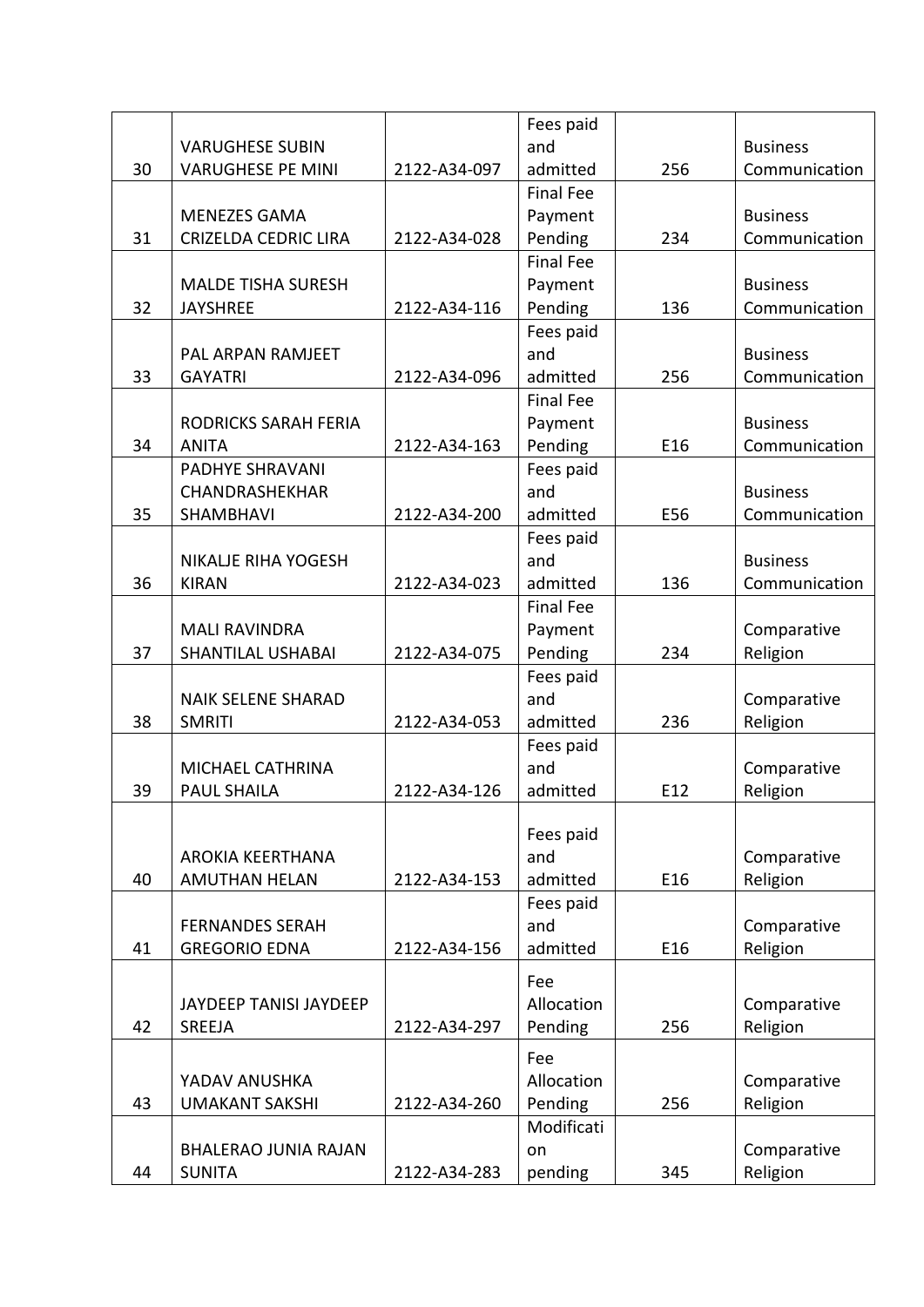|    |                             |              | Teacher          |                 |             |
|----|-----------------------------|--------------|------------------|-----------------|-------------|
|    | <b>JOSHI SAHIL ULHAS</b>    |              | Verificatio      |                 | Comparative |
| 45 | <b>SHILPA</b>               | 2122-A34-019 | n Pending        | 134             | Religion    |
|    | <b>SOLOMON KIMBERLY</b>     |              | Fees paid        |                 |             |
|    | <b>MANOSH SOLOMON</b>       |              | and              |                 | Comparative |
| 46 | <b>LAVINA</b>               | 2122-A34-085 | admitted         | 236             | Religion    |
|    |                             |              | Fees paid        |                 |             |
|    | SANZGIRI PRISHA PRATAP      |              | and              |                 | Comparative |
| 47 | PRIYADARSHNI                | 2122-A34-108 | admitted         | 134             | Religion    |
|    |                             |              | Fees paid        |                 |             |
|    | <b>TRIVEDI PRANJAL</b>      |              | and              |                 | Comparative |
| 48 | <b>HARESH JAGRUTI</b>       | 2122-A34-098 | admitted         | 256             | Religion    |
|    |                             |              | Fees paid        |                 |             |
|    | <b>MODKALE SAGAR VIJAY</b>  |              | and              |                 | Comparative |
| 49 | <b>UJJWALA</b>              | 2122-A34-258 | admitted         | 245             | Religion    |
|    |                             |              | <b>Final Fee</b> |                 |             |
|    | <b>BRAHMBHATT DEVANSHI</b>  |              | Payment          |                 | Comparative |
| 50 | <b>BHAVIN SNEHAL</b>        | 2122-A34-363 | Pending          | H <sub>25</sub> | Religion    |
|    |                             |              | Fees paid        |                 |             |
|    | <b>BISWAS SOUMYADEEP</b>    |              | and              |                 | Comparative |
| 51 | <b>SUMAN SUVANA</b>         | 2122-A34-268 | admitted         | 345             | Religion    |
|    |                             |              | Fees paid        |                 |             |
|    | KASHIV AVNI AKHILESH        |              | and              |                 | Comparative |
| 52 | <b>KASHIV TRIPTI KASHIV</b> | 2122-A34-243 | admitted         | 256             | Religion    |
|    | <b>CHAUHAN ANUSHKA</b>      |              | Fees paid        |                 |             |
|    | <b>MUNISH CHAUHAN</b>       |              | and              |                 | Comparative |
| 53 | <b>RENUKA SINGH</b>         | 2122-A34-272 | admitted         | 345             | Religion    |
|    |                             |              | Fees paid        |                 |             |
|    | <b>KAUR DIYA MANINDER</b>   |              | and              |                 | Comparative |
| 54 | <b>SINGH RITU SINGH</b>     | 2122-A34-186 | admitted         | E56             | Religion    |
|    |                             |              |                  |                 |             |
|    |                             |              | Fee              |                 |             |
|    | PATKAR SHAIL SAGAR          |              | Allocation       |                 | Comparative |
| 55 | <b>SUJAL</b>                | 2122-A34-123 | Pending          | 356             | Religion    |
|    |                             |              | Fees paid        |                 |             |
|    | <b>METHRIE JOHNSON</b>      |              | and              |                 | Comparative |
| 56 | <b>JACOB JOYCE</b>          | 2122-A34-011 | admitted         | 134             | Religion    |
|    |                             |              | Fees paid        |                 |             |
|    | NAGVEKAR SUJAL RAM          |              | and              |                 | Comparative |
| 57 | <b>RASIKA</b>               | 2122-A34-077 | admitted         | 234             | Religion    |
|    | <b>KAMBLE ASHISH</b>        |              | Fees paid        |                 |             |
|    | CHANDRAKANT                 |              | and              |                 | Comparative |
| 58 | <b>MINAKSHI</b>             | 2122-A34-046 | admitted         | 234             | Religion    |
|    |                             |              | Fees paid        |                 |             |
|    | PAWAR ROHIT RAJESH          |              | and              |                 | Comparative |
| 59 | <b>RASHMI</b>               | 2122-A34-091 | admitted         | 236             | Religion    |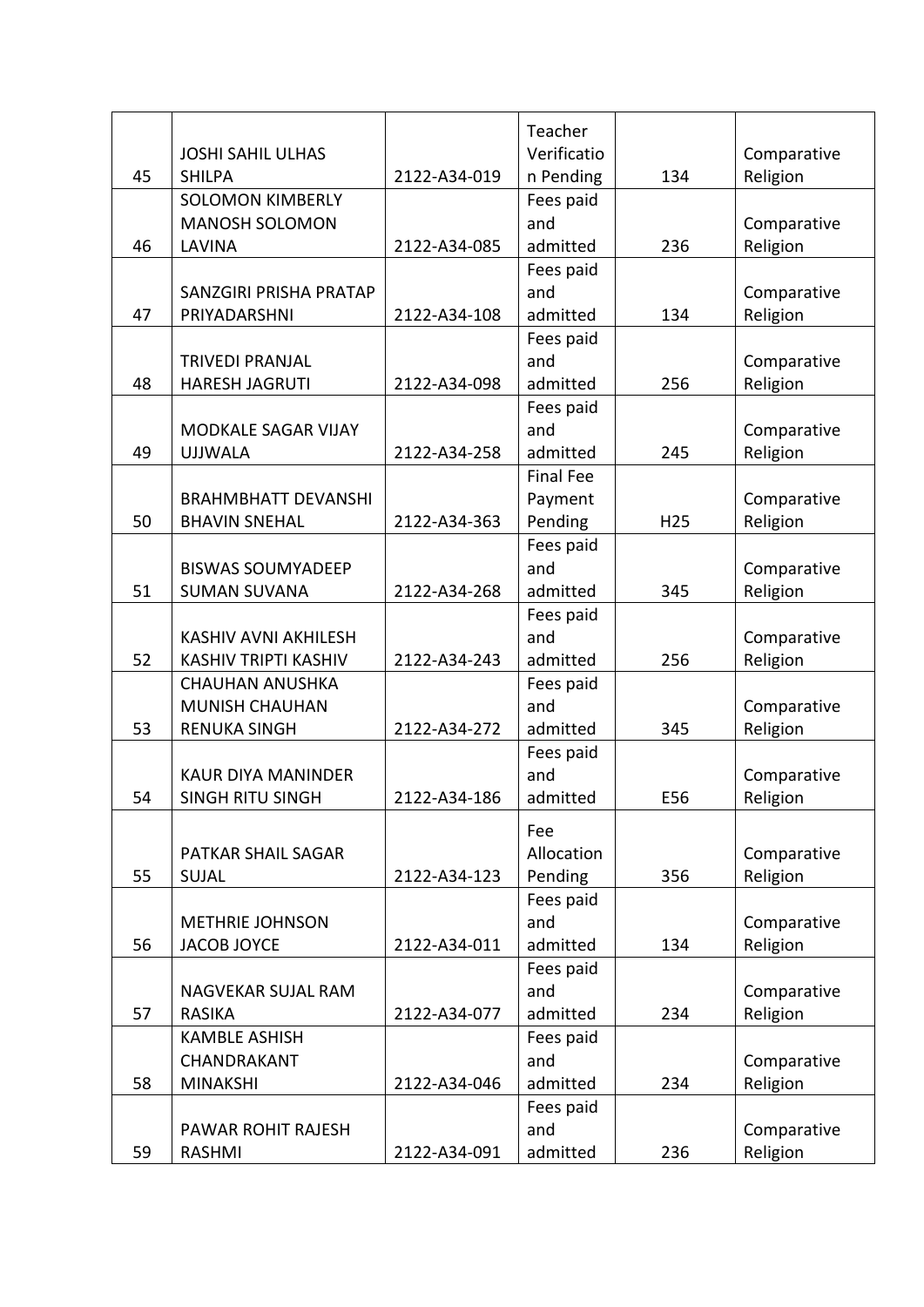|    |                             |              | Fees paid        |                 |              |
|----|-----------------------------|--------------|------------------|-----------------|--------------|
|    | <b>NATHAN VERNON</b>        |              | and              |                 | Comparative  |
| 60 | <b>VICTOR ARLITA</b>        | 2122-A34-289 | admitted         | 345             | Religion     |
|    |                             |              | <b>Final Fee</b> |                 |              |
|    | <b>SHETTY ANJALI SURESH</b> |              | Payment          |                 | Comparative  |
| 61 | <b>PRATHIBA</b>             | 2122-A34-336 | Pending          | H12             | Religion     |
|    |                             |              | Fees paid        |                 |              |
|    | <b>WAGHE SANIKA PRAMOD</b>  |              | and              |                 | Comparative  |
| 62 | POOJA                       | 2122-A34-237 | admitted         | H <sub>23</sub> | Religion     |
|    |                             |              | Teacher          |                 |              |
|    | <b>URADE TANISHKA</b>       |              | Verificatio      |                 | Comparative  |
| 63 | <b>PANKAJ PRITI</b>         | 2122-A34-067 | n Pending        | 234             | Religion     |
|    |                             |              | Fees paid        |                 |              |
|    | PREMIER NAARAH REUEL        |              | and              |                 | Comparative  |
| 64 | <b>DAMAYANTI</b>            | 2122-A34-089 | admitted         | 236             | Religion     |
|    |                             |              | <b>Final Fee</b> |                 | Elementary   |
|    | <b>LIBER SALONI VILAS</b>   |              | Payment          |                 | Quantitative |
| 65 | <b>VERONICA</b>             | 2122-A34-131 | Pending          | E13             | Techniques   |
|    |                             |              | Fees paid        |                 | Elementary   |
|    | <b>GUHA ISHAAN KINGSHUK</b> |              | and              |                 | Quantitative |
| 66 | <b>NUPUR</b>                | 2122-A34-125 | admitted         | E12             | Techniques   |
|    |                             |              | <b>Final Fee</b> |                 | Elementary   |
|    | <b>NAIR ABHIMANYU RAJIV</b> |              | Payment          |                 | Quantitative |
| 67 | <b>PREETHI</b>              | 2122-A34-127 | Pending          | E12             | Techniques   |
|    |                             |              | Fees paid        |                 | Elementary   |
|    | PARKAR SUJAL JAYANT         |              | and              |                 | Quantitative |
| 68 | <b>ASAVARI</b>              | 2122-A34-162 | admitted         | E16             | Techniques   |
|    | <b>GL NANDITHA MD</b>       |              | Fees paid        |                 | Elementary   |
|    | <b>GOPALAKRISHNAN LEKHA</b> |              | and              |                 | Quantitative |
| 69 | A R                         | 2122-A34-080 | admitted         | 236             | Techniques   |
|    |                             |              | Fees paid        |                 | Elementary   |
|    | KHAN ANAMTA AFTAB           |              | and              |                 | Quantitative |
| 70 | ZAREEN                      | 2122-A34-009 | admitted         | 134             | Techniques   |
|    | <b>RANI DIKSHA RAJIVE</b>   |              | Fees paid        |                 | Elementary   |
|    | RANJAN PRASAD NEETU         |              | and              |                 | Quantitative |
| 71 | RANI                        | 2122-A34-378 | admitted         | E16             | Techniques   |
|    |                             |              | Fees paid        |                 | Elementary   |
|    | <b>BASAK ISHIKA RAJEEV</b>  |              | and              |                 | Quantitative |
| 72 | <b>SHARON</b>               | 2122-A34-321 | admitted         | 124             | Techniques   |
|    |                             |              | Fees paid        |                 | Elementary   |
|    | LOPES CHELSE SUNIL          |              | and              |                 | Quantitative |
| 73 | <b>FATIMA</b>               | 2122-A34-160 | admitted         | E16             | Techniques   |
|    |                             |              | Fees paid        |                 | Elementary   |
|    | <b>TIWARI MANAS SHYAM</b>   |              | and              |                 | Quantitative |
| 74 | TIWARI TRAPTA TIWARI        | 2122-A34-288 | admitted         | 134             | Techniques   |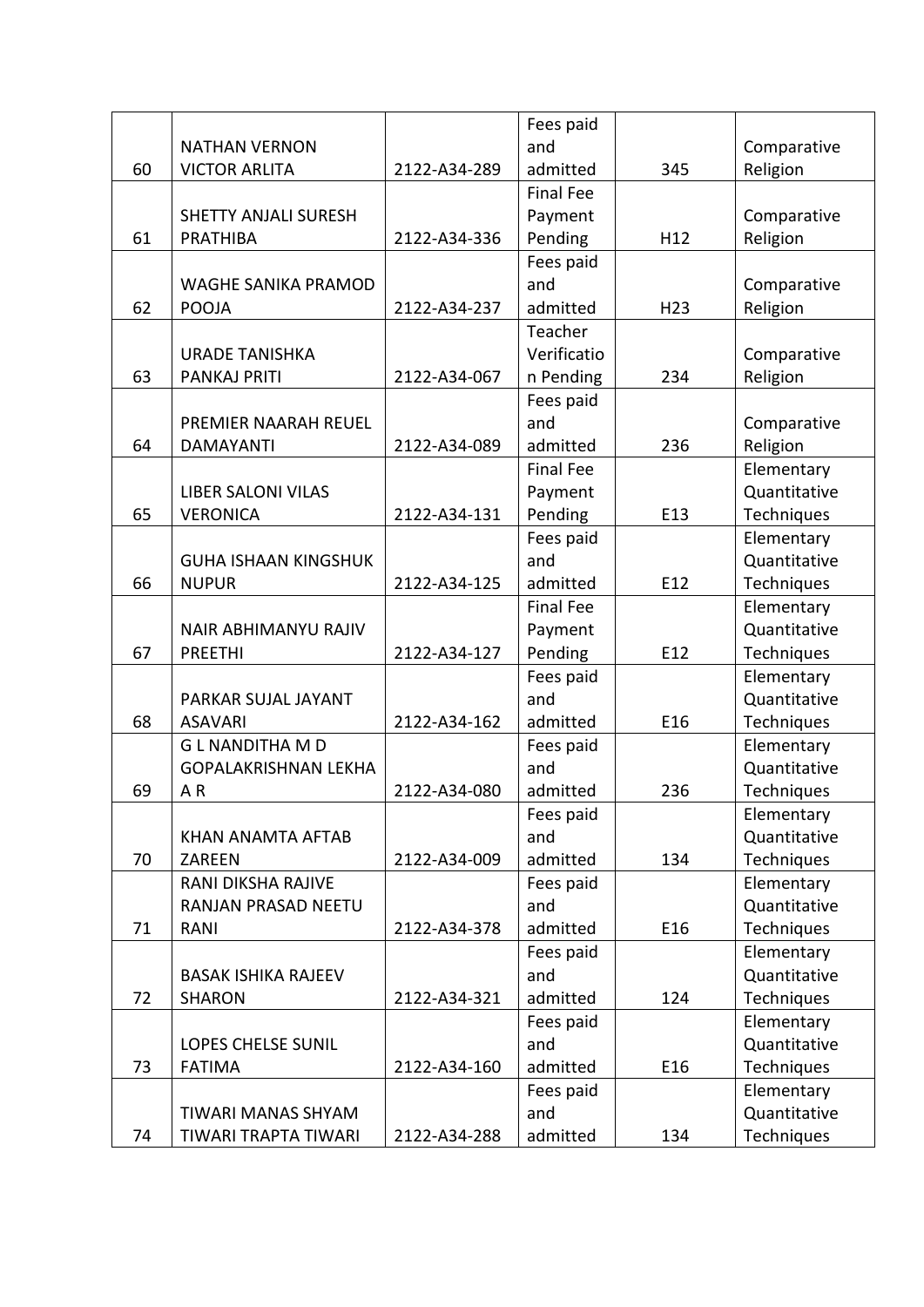|    |                            |              | Fees paid        |                 | Elementary             |
|----|----------------------------|--------------|------------------|-----------------|------------------------|
|    | <b>DUBEY ADITI</b>         |              | and              |                 | Quantitative           |
| 75 | UMESHKUMAR ARCHANA         | 2122-A34-172 | admitted         | E16             | Techniques             |
|    |                            |              | <b>Final Fee</b> |                 | Elementary             |
|    | DMONTE RIYA PASCOAL        |              | Payment          |                 | Quantitative           |
| 76 | <b>FATIMA</b>              | 2122-A34-004 | Pending          | 124             | Techniques             |
|    |                            |              | <b>Final Fee</b> |                 | Elementary             |
|    | PEREIRA SWIZAL DENIS       |              | Payment          |                 | Quantitative           |
| 77 | <b>SUMAN</b>               | 2122-A34-013 | Pending          | 134             | Techniques             |
|    |                            |              | <b>Final Fee</b> |                 | Elementary             |
|    | YADAV SANJANA              |              | Payment          |                 | Quantitative           |
| 78 | ARUNKUMAR REENADEVI        | 2122-A34-307 | Pending          | H23             | Techniques             |
|    |                            |              | Fee              |                 | Elementary             |
|    | <b>LAISHRAM BIMAL</b>      |              | Allocation       |                 | Quantitative           |
| 79 | <b>MANIKANTA MAYA</b>      | 2122-A34-110 | Pending          | 134             | Techniques             |
|    |                            |              | Fees paid        |                 | Elementary             |
|    | THOMAS PREDHEESH V K       |              | and              |                 | Quantitative           |
| 80 | <b>THOMAS LALY THOMAS</b>  | 2122-A34-014 | admitted         | 134             | Techniques             |
|    |                            |              | <b>Final Fee</b> |                 | Elementary             |
|    | PATIL SAMARTH SANJAY       |              | Payment          |                 | Quantitative           |
| 81 | <b>NEHA</b>                | 2122-A34-020 | Pending          | 134             | Techniques             |
|    |                            |              | Fee              |                 | Elementary             |
|    | YADAV ARYAN SANJAY         |              | Allocation       |                 | Quantitative           |
| 82 | <b>SUSHILA</b>             | 2122-A34-375 | Pending          | 124             | Techniques             |
|    |                            |              | Fees paid        |                 | Elementary             |
|    | <b>SEKAR ANICKA SEKAR</b>  |              | and              |                 | Quantitative           |
| 83 | NEENAPREETHILINGA          | 2122-A34-101 | admitted         | 256             | Techniques             |
|    |                            |              | Fee              |                 | Elementary             |
|    | <b>MANDAGE DHANSHRI</b>    |              | Allocation       |                 | Quantitative           |
| 84 | <b>PRAKASH SULBHA</b>      | 2122-A34-228 | Pending          | H <sub>23</sub> | Techniques             |
|    |                            |              | Fees paid        |                 | Elementary             |
|    | <b>GHAWTE NOUFF NUSRAT</b> |              | and              |                 | Quantitative           |
| 85 | <b>FARNAZ</b>              | 2122-A34-191 | admitted         | E56             | Techniques             |
|    | THIEK ZAWLNEIKIM           |              | Fees paid        |                 |                        |
|    | LALROHNUN                  |              | and              |                 | Gandhism in            |
| 86 | SANGTHUOMPUI               | 2122-A34-269 | admitted         | 345             | <b>Present Context</b> |
|    |                            |              | Fees paid        |                 |                        |
|    | YADAV ANCHAL               |              | and              |                 | Gandhism in            |
| 87 | <b>JAIPRAKASH SANGEETA</b> | 2122-A34-340 | admitted         | H13             | <b>Present Context</b> |
|    |                            |              | Fees paid        |                 |                        |
|    | SADRIWALA JAMILA           |              | and              |                 | Gandhism in            |
| 88 | <b>TAHER ALI TAHERA</b>    | 2122-A34-319 | admitted         | E13             | <b>Present Context</b> |
|    |                            |              | Fees paid        |                 |                        |
|    | SHRINGARPURE EASHAN        |              | and              |                 | Gandhism in            |
| 89 | <b>SACHIN SHIVANI</b>      | 2122-A34-217 | admitted         | M45             | <b>Present Context</b> |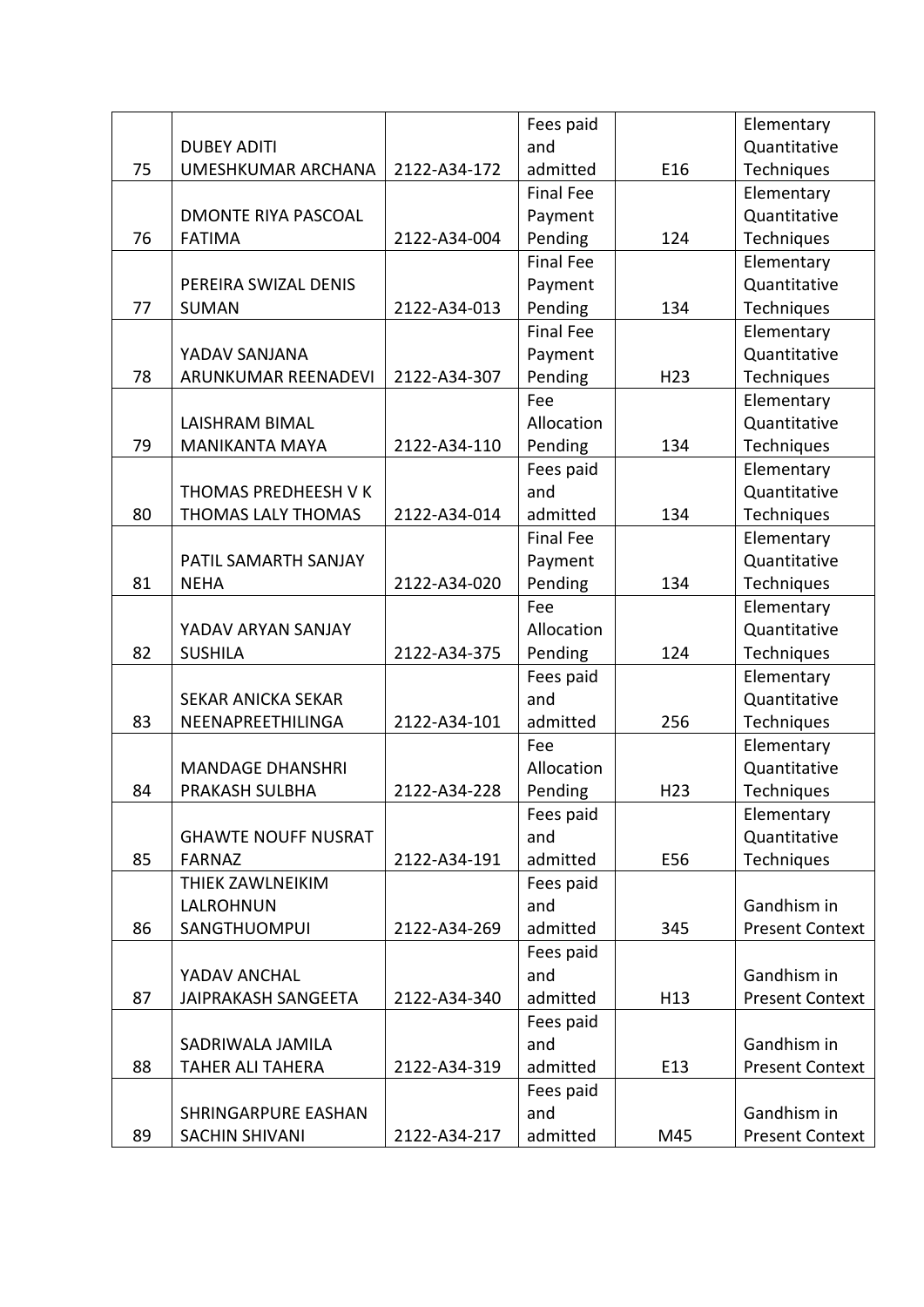|     |                             |              | Fees paid        |                 |                        |
|-----|-----------------------------|--------------|------------------|-----------------|------------------------|
|     | <b>MANE SANIKA AMAR</b>     |              | and              |                 | Gandhism in            |
| 90  | <b>SAKSHI</b>               | 2122-A34-138 | admitted         | E13             | <b>Present Context</b> |
|     |                             |              | Fees paid        |                 |                        |
|     | PATEL NAMRATA               |              | and              |                 | Gandhism in            |
| 91  | <b>CHHOTELAL SEETA</b>      | 2122-A34-144 | admitted         | E14             | <b>Present Context</b> |
|     | <b>DARLONG HEMELIN</b>      |              | Fees paid        |                 |                        |
|     | <b>HUALKHUMA LAL</b>        |              | and              |                 | Gandhism in            |
| 92  | <b>THAKIMI</b>              | 2122-A34-264 | admitted         | 345             | <b>Present Context</b> |
|     |                             |              | <b>Final Fee</b> |                 |                        |
|     | PATEL SHAZIAH               |              | Payment          |                 | Gandhism in            |
| 93  | MUNAWAR MUMTAZ              | 2122-A34-318 | Pending          | H <sub>23</sub> | <b>Present Context</b> |
|     |                             |              | Fee              |                 |                        |
|     | ZIMIK SOROR SOMI ZIMIK      |              | Allocation       |                 | Gandhism in            |
| 94  | <b>BURNISH ZIMIK</b>        | 2122-A34-267 | Pending          | 345             | <b>Present Context</b> |
|     |                             |              | Fees paid        |                 |                        |
|     | <b>SURWADE ROSHAN</b>       |              | and              |                 | Gandhism in            |
| 95  | <b>VINOD SANGITA</b>        | 2122-A34-220 | admitted         | M34             | <b>Present Context</b> |
|     |                             |              | Fees paid        |                 |                        |
|     | <b>CHAVAN SUNIL RAMESH</b>  |              | and              |                 | Gandhism in            |
| 96  | PREMABAI                    | 2122-A34-244 | admitted         | 245             | <b>Present Context</b> |
|     |                             |              | Fees paid        |                 |                        |
|     | <b>RATHOD PALLAVI</b>       |              | and              |                 | Gandhism in            |
| 97  | <b>SHANKAR GEETA</b>        | 2122-A34-016 | admitted         | 134             | <b>Present Context</b> |
|     |                             |              | Fees paid        |                 |                        |
|     | <b>AGARWAL GOURI PRAMIL</b> |              | and              |                 | Gandhism in            |
| 98  | <b>PINKY</b>                | 2122-A34-044 | admitted         | 234             | <b>Present Context</b> |
|     |                             |              | Fees paid        |                 |                        |
|     | <b>JAGTAP PRIYANKA</b>      |              | and              |                 | Gandhism in            |
| 99  | <b>VASANT SUNITA</b>        | 2122-A34-183 | admitted         | E45             | <b>Present Context</b> |
|     |                             |              | <b>Final Fee</b> |                 |                        |
|     | <b>SHAIKH FISBA SABIR</b>   |              | Payment          |                 | Gandhism in            |
| 100 | <b>ASMA</b>                 | 2122-A34-312 | Pending          | H <sub>23</sub> | <b>Present Context</b> |
|     |                             |              | Fees paid        |                 |                        |
|     | <b>PANDE GAURI RAVI</b>     |              | and              |                 | Gandhism in            |
| 101 | <b>MITHILA</b>              | 2122-A34-112 | admitted         | 236             | <b>Present Context</b> |
|     |                             |              | Fees paid        |                 |                        |
|     | <b>GAIKWAD SARAH SATISH</b> |              | and              |                 | Gandhism in            |
| 102 | <b>REKHA</b>                | 2122-A34-130 | admitted         | E13             | <b>Present Context</b> |
|     |                             |              | Fees paid        |                 |                        |
|     | PARAB PARTH DHIRAJ          |              | and              |                 | Gandhism in            |
| 103 | <b>DHANASHREE</b>           | 2122-A34-139 | admitted         | E13             | <b>Present Context</b> |
|     |                             |              | Fees paid        |                 |                        |
|     | <b>MESTRY SANKET RAJU</b>   |              | and              |                 | Gandhism in            |
| 104 | RAJANI                      | 2122-A34-062 | admitted         | 234             | <b>Present Context</b> |
|     |                             |              |                  |                 |                        |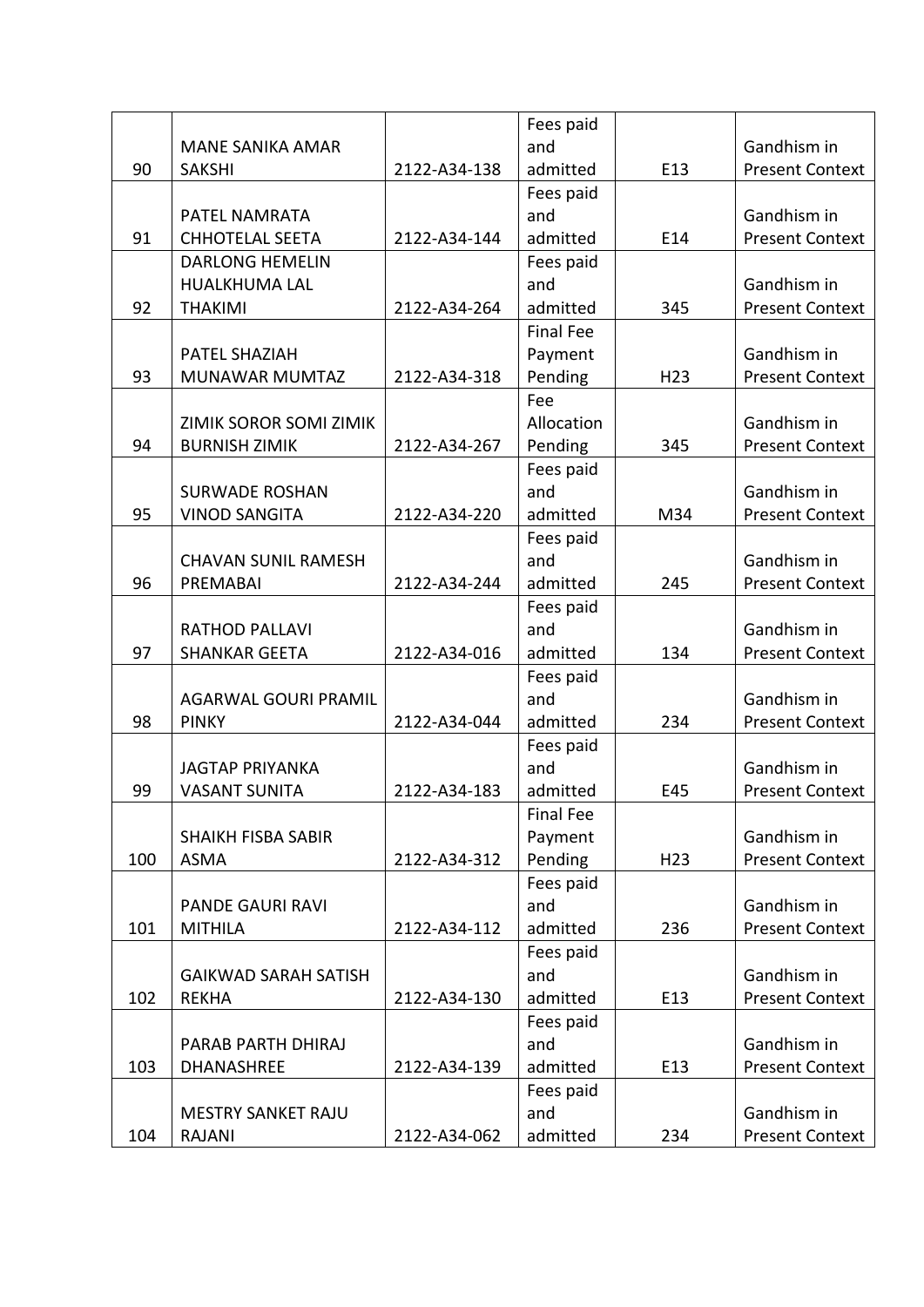|     |                             |              | Fee              |                 |                        |
|-----|-----------------------------|--------------|------------------|-----------------|------------------------|
|     | <b>DUBEY SANJEEV ANIL</b>   |              | Allocation       |                 | Gandhism in            |
| 105 | <b>RANNO</b>                | 2122-A34-041 | Pending          | 234             | <b>Present Context</b> |
|     |                             |              | Fees paid        |                 |                        |
|     | <b>LOPES CANNY IGNATIUS</b> |              | and              |                 | Gandhism in            |
| 106 | <b>KAVITA</b>               | 2122-A34-211 | admitted         | E56             | <b>Present Context</b> |
|     |                             |              | Fees paid        |                 |                        |
|     | <b>LOPES ZINNIA ANAND</b>   |              | and              |                 | Gandhism in            |
| 107 | <b>SUNITA</b>               | 2122-A34-257 | admitted         | 245             | <b>Present Context</b> |
|     |                             |              | Fees paid        |                 |                        |
|     | <b>BANDEKAR SIDDHANT</b>    |              | and              |                 | Gandhism in            |
| 108 | <b>SNEHADEEP SUPRIYA</b>    | 2122-A34-240 | admitted         | 356             | <b>Present Context</b> |
|     | <b>ADHIKARI PRIYANKA</b>    |              | Fees paid        |                 |                        |
|     | <b>MAHIMAN SINGH RADHA</b>  |              | and              |                 | Gandhism in            |
| 109 | <b>DEVI</b>                 | 2122-A34-201 | admitted         | E56             | <b>Present Context</b> |
|     |                             |              | Teacher          |                 |                        |
|     | KHAN ALISHA KHALEEL         |              | Verificatio      |                 | Gandhism in            |
| 110 | <b>HEENA</b>                | 2122-A34-107 | n Pending        | 136             | <b>Present Context</b> |
|     |                             |              | <b>Final Fee</b> |                 | General                |
|     | SEVEKAR SAANVI YOGESH       |              | Payment          |                 | Introduction to        |
| 111 | YOJANA                      | 2122-A34-140 | Pending          | E13             | Law                    |
|     |                             |              | <b>Final Fee</b> |                 | General                |
|     | ANSARI HANZALA ABDUL        |              | Payment          |                 | Introduction to        |
| 112 | <b>MAJEED REHANA</b>        | 2122-A34-353 | Pending          | H <sub>25</sub> | Law                    |
|     |                             |              | <b>Final Fee</b> |                 | General                |
|     | AMBHORE AARYA ASHOK         |              | Payment          |                 | Introduction to        |
| 113 | <b>SUCHITA</b>              | 2122-A34-262 | Pending          | 245             | Law                    |
|     |                             |              | Fees paid        |                 | General                |
|     | YADAV MARY                  |              | and              |                 | Introduction to        |
| 114 | DEVNARAYAN SUNANDA          | 2122-A34-301 | admitted         | 345             | Law                    |
|     |                             |              | Fees paid        |                 | General                |
|     | <b>NAPIER LIANE STANNEY</b> |              | and              |                 | Introduction to        |
| 115 | <b>MARCELINA</b>            | 2122-A34-199 | admitted         | E56             | Law                    |
|     | <b>QURESHI FIRDOUS ASIF</b> |              | <b>Final Fee</b> |                 | General                |
|     | <b>QURESHI RESHMA</b>       |              | Payment          |                 | Introduction to        |
| 116 | <b>QURESHI</b>              | 2122-A34-370 | Pending          | H <sub>23</sub> | Law                    |
|     |                             |              |                  |                 | General                |
|     |                             |              | Fees paid<br>and |                 | Introduction to        |
| 117 | <b>TAKSALE TANISHA ANIL</b> | 2122-A34-025 | admitted         | 136             |                        |
|     | <b>YOGITA</b>               |              |                  |                 | Law<br>General         |
|     |                             |              | Fees paid<br>and |                 |                        |
|     | <b>GRIFFIHS SEPHRA</b>      |              |                  |                 | Introduction to        |
| 118 | <b>LEANDER EILEEN</b>       | 2122-A34-021 | admitted         | 136             | Law                    |
|     |                             |              | Fees paid        |                 | General                |
|     | <b>MONTEIRO ALAISTER</b>    |              | and              |                 | Introduction to        |
| 119 | <b>AUSTIN LILY</b>          | 2122-A34-087 | admitted         | 236             | Law                    |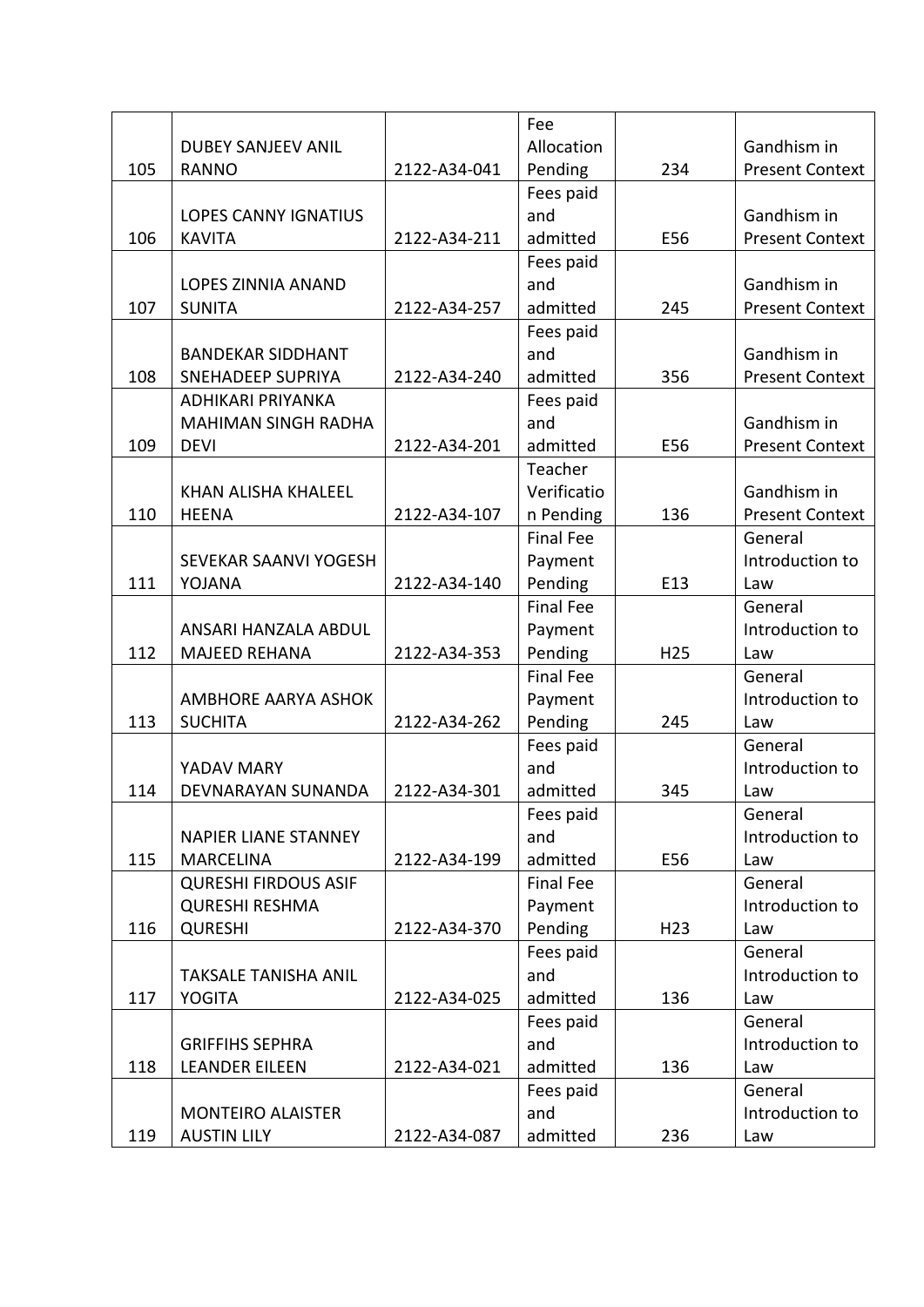|     |                              |              | Fees paid        |                 | General         |
|-----|------------------------------|--------------|------------------|-----------------|-----------------|
|     | OPAWAT POOJA                 |              | and              |                 | Introduction to |
| 120 | <b>INDRASINGH DIMPLE</b>     | 2122-A34-290 | admitted         | 345             | Law             |
|     |                              |              | <b>Final Fee</b> |                 | General         |
|     | <b>NAZARETH NOAH</b>         |              | Payment          |                 | Introduction to |
| 121 | <b>STEPHEN JANE</b>          | 2122-A34-003 | Pending          | 124             | Law             |
|     |                              |              | <b>Final Fee</b> |                 | General         |
|     | SAKPAL RUPALI GOVIND         |              | Payment          |                 | Introduction to |
| 122 | <b>GITANJALI</b>             | 2122-A34-342 | Pending          | E13             | Law             |
|     | RATHOD SANJANA               |              | <b>Final Fee</b> |                 | General         |
|     | <b>LAXMAN LAXMAN</b>         |              | Payment          |                 | Introduction to |
| 123 | <b>SHANTA</b>                | 2122-A34-365 | Pending          | M34             | Law             |
|     |                              |              | Fees paid        |                 | General         |
|     | YADAV MRIGANK                |              | and              |                 | Introduction to |
| 124 | <b>AKHILESH RITA YADAV</b>   | 2122-A34-347 | admitted         | H <sub>23</sub> | Law             |
|     |                              |              | Fees paid        |                 | General         |
|     | <b>LOKHANDE HRITIKA</b>      |              | and              |                 | Introduction to |
| 125 | PRABHAT MEENA                | 2122-A34-159 | admitted         | E16             | Law             |
|     | PATEL ASHWIN REGINALD        |              | Fees paid        |                 | General         |
|     | <b>AUSTIN PATEL ANITA</b>    |              | and              |                 | Introduction to |
| 126 | <b>WESLEY</b>                | 2122-A34-238 | admitted         | H <sub>25</sub> | Law             |
|     |                              |              | <b>Final Fee</b> |                 | General         |
|     | <b>SHUKLA SAKSHI</b>         |              | Payment          |                 | Introduction to |
| 127 | YOGENDRANATH SAROJ           | 2122-A34-293 | Pending          | 134             | Law             |
|     |                              |              | <b>Final Fee</b> |                 | General         |
|     | <b>MHATRE SANIYA</b>         |              | Payment          |                 | Introduction to |
| 128 | NIRBHAY VANADANA             | 2122-A34-294 | Pending          | 345             | Law             |
|     |                              |              | Fees paid        |                 | General         |
|     | <b>SINGH SHIVANI</b>         |              | and              |                 | Introduction to |
| 129 | ANANDKUMAR KANCHAN           | 2122-A34-254 | admitted         | 245             | Law             |
|     |                              |              | Fees paid        |                 | General         |
|     | SINGH SUMITANAND             |              | and              |                 | Introduction to |
| 130 | DILIPKUMAR USHARANI          | 2122-A34-335 | admitted         | H <sub>25</sub> | Law             |
|     |                              |              | Fees paid        |                 | General         |
|     | <b>LIZ THOMAS DIYA</b>       |              | and              |                 | Introduction to |
| 131 | <b>THOMAS LATHA</b>          | 2122-A34-039 | admitted         | E56             | Law             |
|     |                              |              | Fees paid        |                 | General         |
|     | <b>BATULWAR SHAILESH</b>     |              | and              |                 | Introduction to |
| 132 | <b>DNYANESHWAR NALU</b>      | 2122-A34-071 | admitted         | 234             | Law             |
|     |                              |              | <b>Final Fee</b> |                 | General         |
|     | SAWANT SAIRAJ                |              | Payment          |                 | Introduction to |
| 133 | <b>CHANDRAKANT AKSHATA</b>   | 2122-A34-334 | Pending          | M34             | Law             |
|     |                              |              | <b>Final Fee</b> |                 | General         |
|     | <b>TATPELLI VILAS VISHNU</b> |              | Payment          |                 | Introduction to |
| 134 | SAMAKKA                      | 2122-A34-068 | Pending          | 234             | Law             |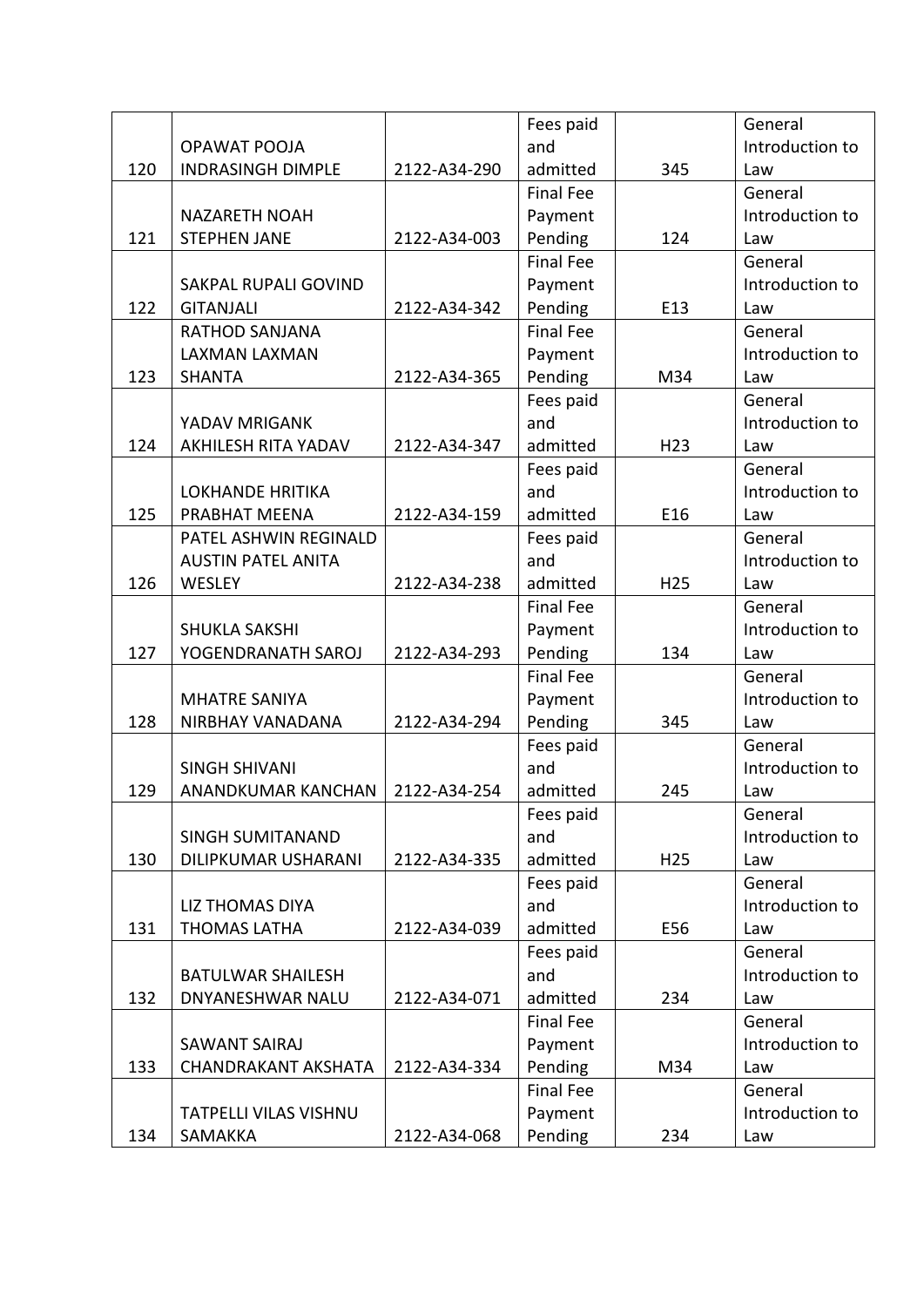|     | <b>MANSURI MAHENOOR</b>      |              |                  |                 |                 |
|-----|------------------------------|--------------|------------------|-----------------|-----------------|
|     | MOHD ILYAS ILYAS             |              | Fee              |                 | General         |
|     | <b>MANSURI SHEHNAZ</b>       |              | Allocation       |                 | Introduction to |
| 135 | <b>MANSURI</b>               | 2122-A34-351 | Pending          | H12             | Law             |
|     |                              |              | Fees paid        |                 | General         |
|     | <b>DSILVA JESSY SALVADOR</b> |              | and              |                 | Introduction to |
| 136 | <b>DSILVA PRISCA DSILVA</b>  | 2122-A34-188 | admitted         | E56             | Law             |
|     |                              |              | Fees paid        |                 | General         |
|     | <b>GANESH MELISHA</b>        |              | and              |                 | Introduction to |
| 137 | <b>GANESH PACKIAJOTHI</b>    | 2122-A34-197 | admitted         | E56             | Law             |
|     | <b>HAKIM NAMERA HAKIM</b>    |              | Fees paid        |                 | General         |
|     | <b>ABDUL KARIM HAKIM</b>     |              | and              |                 | Introduction to |
| 138 | <b>SHAHIDA</b>               | 2122-A34-323 | admitted         | 234             | Law             |
|     |                              |              | Fee              |                 | General         |
|     | SONI AMISHA KANAIYA          |              | Allocation       |                 | Introduction to |
| 139 | <b>DARSHANA</b>              | 2122-A34-377 | Pending          | 245             | Law             |
|     |                              |              | Fees paid        |                 | General         |
|     | <b>BHAGAT PRATIKSHA</b>      |              | and              |                 | Introduction to |
| 140 | <b>SHRIRANG JAYSHREE</b>     | 2122-A34-276 | admitted         | 345             | Law             |
|     |                              |              | Fee              |                 | General         |
|     | <b>TAPASE SHRUTIKA</b>       |              | Allocation       |                 | Introduction to |
| 141 | <b>SACHIN</b>                | 2122-A34-128 | Pending          | E12             | Law             |
|     |                              |              | <b>Final Fee</b> |                 | General         |
|     | <b>LADAK ZAINAB IMTIAZ</b>   |              | Payment          |                 | Introduction to |
| 142 | <b>NAFISA</b>                | 2122-A34-327 | Pending          | E56             | Law             |
|     |                              |              | Fees paid        |                 |                 |
|     | <b>DSOUZA KRISTINA</b>       |              | and              |                 | Mass            |
| 143 | <b>STEVEN KAREN</b>          | 2122-A34-246 | admitted         | 245             | communication   |
|     |                              |              | Fees paid        |                 |                 |
|     | SAYYED HUDA ANWAR            |              | and              |                 | Mass            |
| 144 | ZOYA                         | 2122-A34-345 | admitted         | H <sub>23</sub> | communication   |
|     |                              |              | Fees paid        |                 |                 |
|     | <b>DELSIYA EAMILIN</b>       |              | and              |                 | Mass            |
| 145 | KALAIMURUGAN JENILA          | 2122-A34-177 | admitted         | E35             | communication   |
|     |                              |              | <b>Final Fee</b> |                 |                 |
|     | <b>BASUMATARY PRIYANKA</b>   |              | Payment          |                 | Mass            |
| 146 | <b>DHAJEN SASTHI</b>         | 2122-A34-291 | Pending          | 345             | communication   |
|     |                              |              | Fees paid        |                 |                 |
|     | RODRIGUES ROCHELLE           |              | and              |                 | Mass            |
| 147 | <b>ROBERT VEENA</b>          | 2122-A34-060 | admitted         | 234             | communication   |
|     |                              |              | Fees paid        |                 |                 |
|     | <b>BANSODE SARAH ARUN</b>    |              | and              |                 | Mass            |
| 148 | <b>KSHITEEJA</b>             | 2122-A34-255 | admitted         | 245             | communication   |
|     |                              |              | Fees paid        |                 |                 |
|     | <b>TUSCANO JENIS JELASIO</b> |              | and              |                 | Mass            |
| 149 | <b>GEETA</b>                 | 2122-A34-214 | admitted         | E56             | communication   |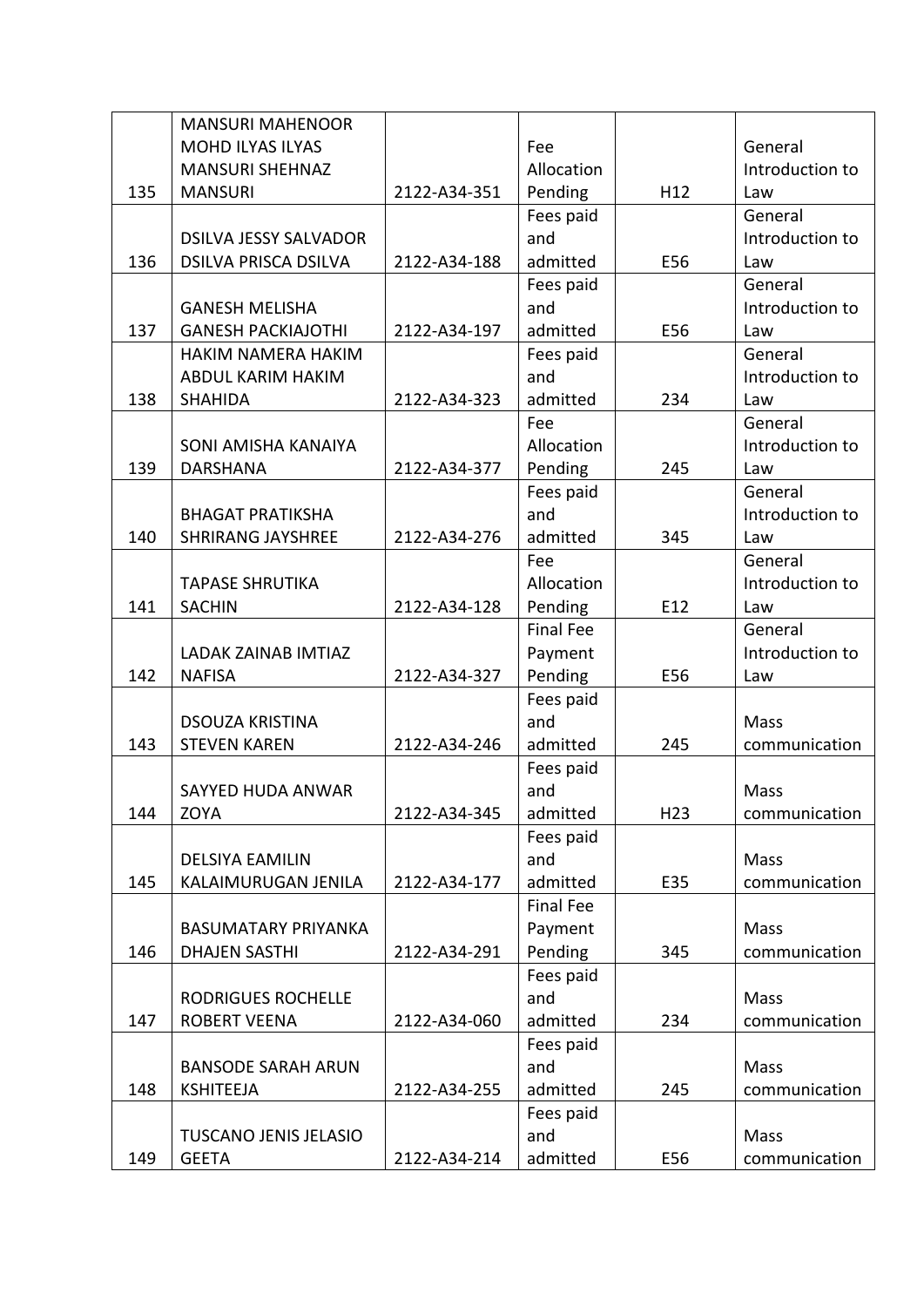|     |                             |              | <b>Final Fee</b> |                 |               |
|-----|-----------------------------|--------------|------------------|-----------------|---------------|
|     | <b>SHAIKH MEHZABIN</b>      |              | Payment          |                 | Mass          |
| 150 | <b>MASLEUDDIN FARIDA</b>    | 2122-A34-229 | Pending          | H <sub>23</sub> | communication |
|     |                             |              | Fees paid        |                 |               |
|     | <b>MERCHANT RUMSHA</b>      |              | and              |                 | Mass          |
| 151 | <b>FAISAL AZRA</b>          | 2122-A34-311 | admitted         | H <sub>23</sub> | communication |
|     |                             |              | Fees paid        |                 |               |
|     | <b>GADADE ARYA LINESH</b>   |              | and              |                 | Mass          |
| 152 | <b>SHARMISHTA</b>           | 2122-A34-136 | admitted         | E13             | communication |
|     |                             |              | Fees paid        |                 |               |
|     | LOKHANDWALA SANA            |              | and              |                 | Mass          |
| 153 | <b>ASIF FIRDOS</b>          | 2122-A34-227 | admitted         | H <sub>23</sub> | communication |
|     |                             |              | Fees paid        |                 |               |
|     | CHAURASIA PRIYA VINOD       |              | and              |                 | Mass          |
| 154 | <b>REKHA</b>                | 2122-A34-356 | admitted         | 124             | communication |
|     |                             |              | Fees paid        |                 |               |
|     | <b>DBRITTO SANA CHARLES</b> |              | and              |                 | Mass          |
| 155 | <b>SUNITA</b>               | 2122-A34-169 | admitted         | E16             | communication |
|     |                             |              | Teacher          |                 |               |
|     | <b>SHAIKH NAZMA UMAR</b>    |              | Verificatio      |                 | Mass          |
| 156 | <b>HUSENA</b>               | 2122-A34-250 | n Pending        | 256             | communication |
|     | LALROHLU MERCY              |              | <b>Final Fee</b> |                 |               |
|     | LALROHLU                    |              | Payment          |                 | Mass          |
| 157 | LALSANGMAWI                 | 2122-A34-265 | Pending          | 345             | communication |
|     |                             |              | Fees paid        |                 |               |
|     | <b>KAPOOR NEETI SANJAY</b>  |              | and              |                 | Mass          |
| 158 | <b>RENUKA</b>               | 2122-A34-182 | admitted         | E45             | communication |
|     |                             |              | Fees paid        |                 |               |
|     | DABREO SARAH JOSEPH         |              | and              |                 | Mass          |
| 159 | <b>MACLINA</b>              | 2122-A34-168 | admitted         | E16             | communication |
|     |                             |              | Fees paid        |                 |               |
|     | MALIYAKKAL JEON RAPHY       |              | and              |                 | Mass          |
| 160 | <b>JESSO RAPHY</b>          | 2122-A34-143 | admitted         | E14             | communication |
|     |                             |              | Fees paid        |                 |               |
|     | <b>JEROME RIYA JEROME</b>   |              | and              |                 | Mass          |
| 161 | <b>SIBI</b>                 | 2122-A34-145 | admitted         | E14             | communication |
|     |                             |              | Fees paid        |                 |               |
|     | DIAS DREAM JOSEPH           |              | and              |                 | Mass          |
| 162 | <b>SUJATA</b>               | 2122-A34-208 | admitted         | E56             | communication |
|     |                             |              | <b>Final Fee</b> |                 |               |
|     | MISHRA KARAN RAJESH         |              | Payment          |                 | Mass          |
| 163 | <b>MISHRA SARASWATI</b>     | 2122-A34-051 | Pending          | 234             | communication |
|     |                             |              | Fees paid        |                 |               |
|     | MISTRY AKSHA REHMAN         |              | and              |                 | Mass          |
| 164 | <b>PARVEEN</b>              | 2122-A34-329 | admitted         | H <sub>23</sub> | communication |
|     |                             |              |                  |                 |               |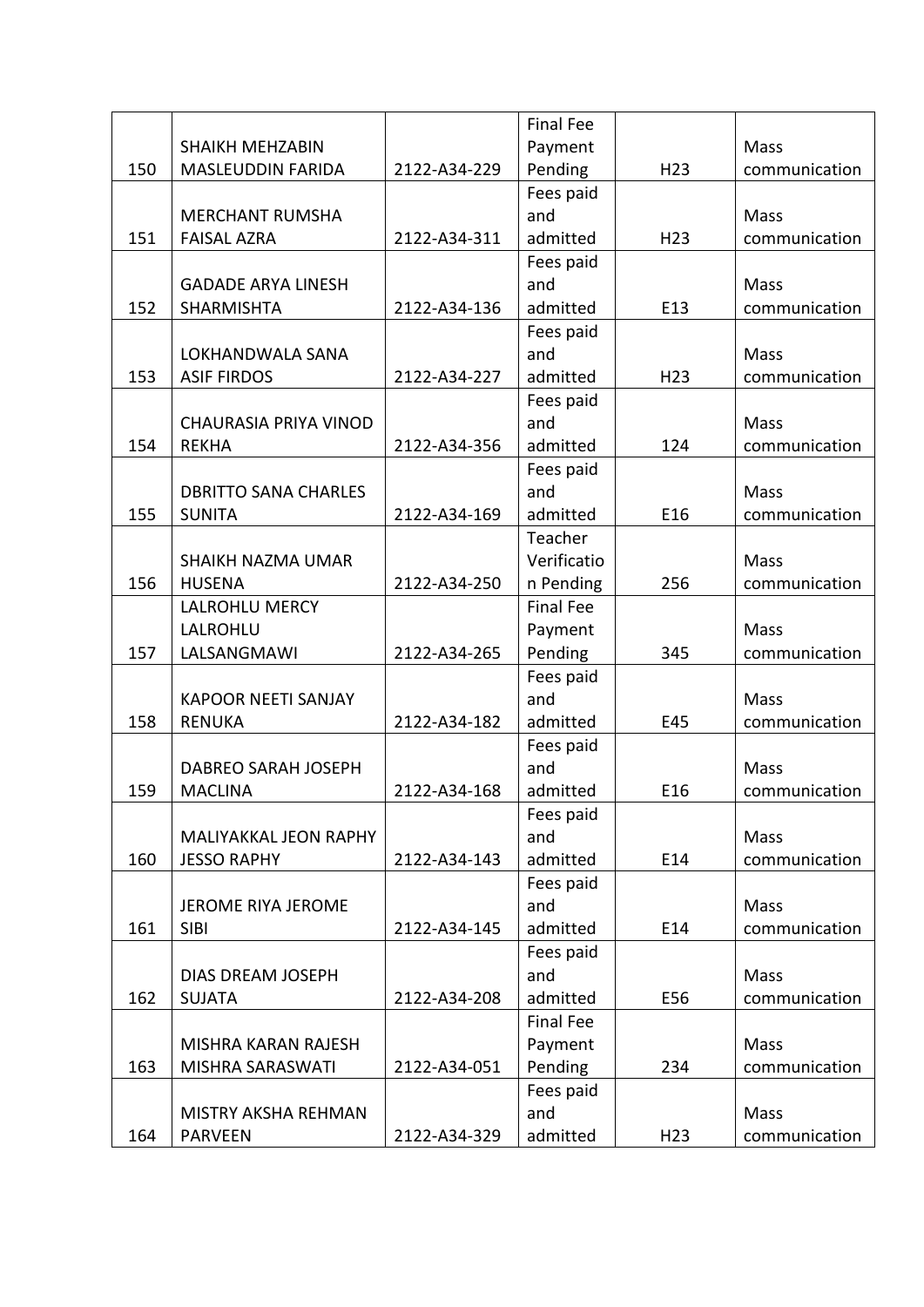|     |                                          |              | Fees paid        |                 |               |
|-----|------------------------------------------|--------------|------------------|-----------------|---------------|
|     | PEREIRA NIKITA FRANCIS                   |              | and              |                 | Mass          |
| 165 | <b>MAFALDINE</b>                         | 2122-A34-251 | admitted         | 245             | communication |
|     |                                          |              | Fees paid        |                 |               |
|     | <b>SANGHVI ANUSHREE</b>                  |              | and              |                 | Mass          |
| 166 | <b>MUKESH SHILPA</b>                     | 2122-A34-362 | admitted         | 234             | communication |
|     |                                          |              | Fees paid        |                 |               |
|     | <b>KADAM KEVIN VINAY</b>                 |              | and              |                 | Mass          |
| 167 | <b>ANNIE</b>                             | 2122-A34-045 | admitted         | 234             | communication |
|     |                                          |              | <b>Final Fee</b> |                 |               |
|     | RATHORE KAVITA HARI                      |              | Payment          |                 | Mass          |
| 168 | <b>SINGH JADAV</b>                       | 2122-A34-234 | Pending          | H <sub>23</sub> | communication |
|     |                                          |              | Fees paid        |                 |               |
|     | LAKDAWALA SIMNAN                         |              | and              |                 | Mass          |
| 169 | RIZWAN MASARAT                           | 2122-A34-315 | admitted         | H <sub>23</sub> | communication |
|     |                                          |              | <b>Final Fee</b> |                 |               |
|     | <b>DSOUZA NATASHA STANY</b>              |              | Payment          |                 | Mass          |
| 170 | <b>STANY JOYCE</b>                       | 2122-A34-176 | Pending          | E35             | communication |
|     |                                          |              | <b>Final Fee</b> |                 |               |
|     | <b>MENEZES SIAN PATRICK</b>              |              | Payment          |                 | Mass          |
| 171 | <b>SYLVIA</b>                            | 2122-A34-133 | Pending          | E13             | communication |
|     |                                          |              | Fee              |                 |               |
|     | KHAN AFFAN ASGAR                         |              | Allocation       |                 | Mass          |
| 172 | SHAMIMA                                  | 2122-A34-316 | Pending          | H <sub>23</sub> | communication |
|     |                                          |              | <b>Final Fee</b> |                 |               |
|     | <b>RELE ESHA SHASHANK</b>                |              | Payment          |                 | Mass          |
| 173 | <b>PRATIBHA</b>                          | 2122-A34-352 |                  | H <sub>25</sub> |               |
|     |                                          |              | Pending          |                 | communication |
|     |                                          |              | Fees paid<br>and |                 | Mass          |
| 174 | PEDNEKAR TANAYA<br><b>VINAYAK NILIMA</b> | 2122-A34-174 | admitted         | E16             |               |
|     |                                          |              |                  |                 | communication |
|     |                                          |              | Fees paid        |                 |               |
|     | <b>MISTRY TISHA SHEKHAR</b>              |              | and              |                 | Mass          |
| 175 | <b>MEGHA</b>                             | 2122-A34-095 | admitted         | 256             | communication |
|     |                                          |              | Fees paid        |                 |               |
|     | AMRELIA MEHEK NOOR                       |              | and              |                 | Mass          |
| 176 | <b>MOHD KHURSHID</b>                     | 2122-A34-150 | admitted         | E16             | communication |
|     |                                          |              | Fees paid        |                 |               |
|     | <b>FERNANDES KEEGAN</b>                  |              | and              |                 | Mass          |
| 177 | <b>NEVILLE MARGRET</b>                   | 2122-A34-189 | admitted         | E56             | communication |
|     | <b>SHAH KRUPA</b>                        |              |                  |                 |               |
|     | VIJAYKUMAR                               |              | Fees paid        |                 |               |
|     | <b>VIJAYKUMAR SHAH</b>                   |              | and              |                 | Mass          |
| 178 | <b>SAPNA SHAH</b>                        | 2122-A34-048 | admitted         | 236             | communication |
|     |                                          |              | Fees paid        |                 |               |
|     | <b>TEWARI ARUSHI ALOK</b>                |              | and              |                 | Mass          |
| 179 | SEEMA                                    | 2122-A34-092 | admitted         | 256             | communication |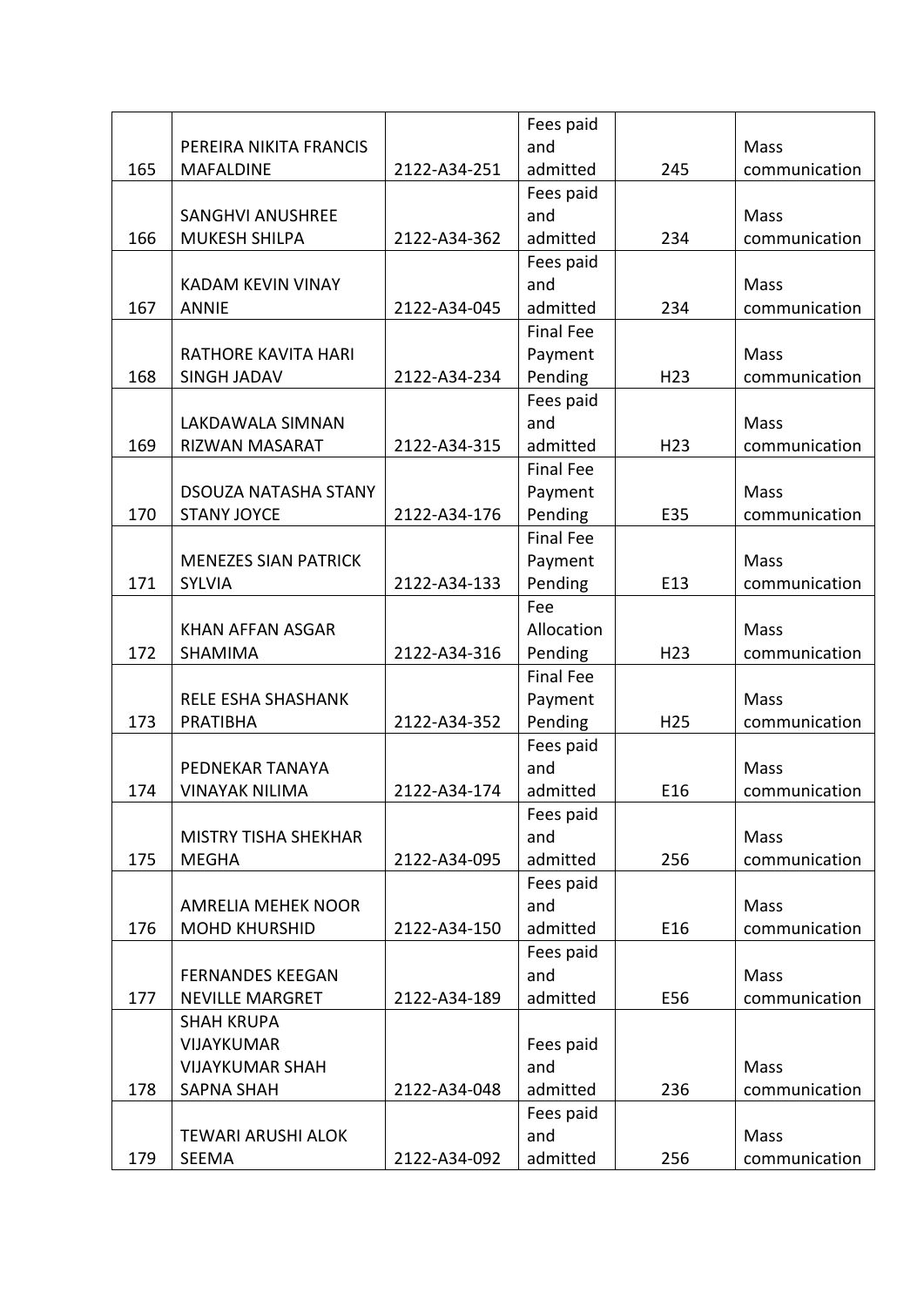|     |                              |              | Fees             |                 | Mass          |
|-----|------------------------------|--------------|------------------|-----------------|---------------|
| 180 | MUDALIAR SAMRUDDHI           | 2122-A34-364 | pending          | H <sub>25</sub> | communication |
|     |                              |              | Fees paid        |                 |               |
|     | <b>JOSEPH JESSICA JOSEPH</b> |              | and              |                 | Psychology of |
| 181 | <b>JIGISHA</b>               | 2122-A34-194 | admitted         | E56             | Adjustment    |
|     |                              |              | Fees paid        |                 |               |
|     | KHAN LUTFIA SHAMIM           |              | and              |                 | Psychology of |
| 182 | <b>LUBNA</b>                 | 2122-A34-084 | admitted         | 236             | Adjustment    |
|     |                              |              | <b>Final Fee</b> |                 |               |
|     | <b>KOBBA KATHARYN MARIA</b>  |              | Payment          |                 | Psychology of |
| 183 | <b>FRANCIS KARUNA</b>        | 2122-A34-248 | Pending          | 245             | Adjustment    |
|     |                              |              | Fees paid        |                 |               |
|     | SABU LINSU ANNA SABU         |              | and              |                 | Psychology of |
| 184 | LAILA                        | 2122-A34-158 | admitted         | E16             | Adjustment    |
|     |                              |              | Fees paid        |                 |               |
|     | PAWAR SMITA SANDEEP          |              | and              |                 | Psychology of |
| 185 | <b>PRIYA</b>                 | 2122-A34-166 | admitted         | E16             | Adjustment    |
|     |                              |              | <b>Final Fee</b> |                 |               |
|     | <b>MEHTA SANYA SHRENIK</b>   |              | Payment          |                 | Psychology of |
| 186 | <b>NILAM</b>                 | 2122-A34-203 | Pending          | E56             | Adjustment    |
|     |                              |              | Fees paid        |                 |               |
|     | DIGHE TANISHA NILESH         |              | and              |                 | Psychology of |
| 187 | <b>POOJA</b>                 | 2122-A34-170 | admitted         | E16             | Adjustment    |
|     |                              |              | Fees paid        |                 |               |
|     | <b>SINGHVI HONEY CHETAN</b>  |              | and              |                 | Psychology of |
| 188 | <b>REKHA</b>                 | 2122-A34-295 | admitted         | 356             | Adjustment    |
|     |                              |              | Fees paid        |                 |               |
|     | <b>JOSE ANITTA RACHEL</b>    |              | and              |                 | Psychology of |
| 189 | <b>JOSEKUTTY SUSAN</b>       | 2122-A34-081 | admitted         | 236             | Adjustment    |
|     |                              |              | Fees paid        |                 |               |
|     | <b>WAGHMARE SAKSHI</b>       |              | and              |                 | Psychology of |
| 190 | <b>VIJAY SUJATA</b>          | 2122-A34-090 | admitted         | 236             | Adjustment    |
|     |                              |              | Fees paid        |                 |               |
|     | JATHAR ADITI SANJEEV         |              | and              |                 | Psychology of |
| 191 | <b>PRIYA</b>                 | 2122-A34-180 | admitted         | E16             | Adjustment    |
|     |                              |              | Fees paid        |                 |               |
|     | <b>DEOLEKAR PURVI GIRISH</b> |              | and              |                 | Psychology of |
| 192 | <b>DEEPA</b>                 | 2122-A34-155 | admitted         | E16             | Adjustment    |
|     |                              |              | Fees paid        |                 |               |
|     | MAYEKAR DIVYA RAJESH         |              | and              |                 | Psychology of |
| 193 | <b>LEENA NAIR</b>            | 2122-A34-147 | admitted         | E16             | Adjustment    |
|     |                              |              | Fees paid        |                 |               |
|     | <b>SORENG NELISMA</b>        |              | and              |                 | Psychology of |
| 194 | <b>MARIANUS URSULA</b>       | 2122-A34-206 | admitted         | E56             | Adjustment    |
|     | <b>DABHOLKAR DISHA</b>       |              | Fees paid        |                 |               |
|     | CHANDSHEKHAR                 |              | and              |                 | Psychology of |
| 195 | SANGEETA                     | 2122-A34-121 | admitted         | 356             | Adjustment    |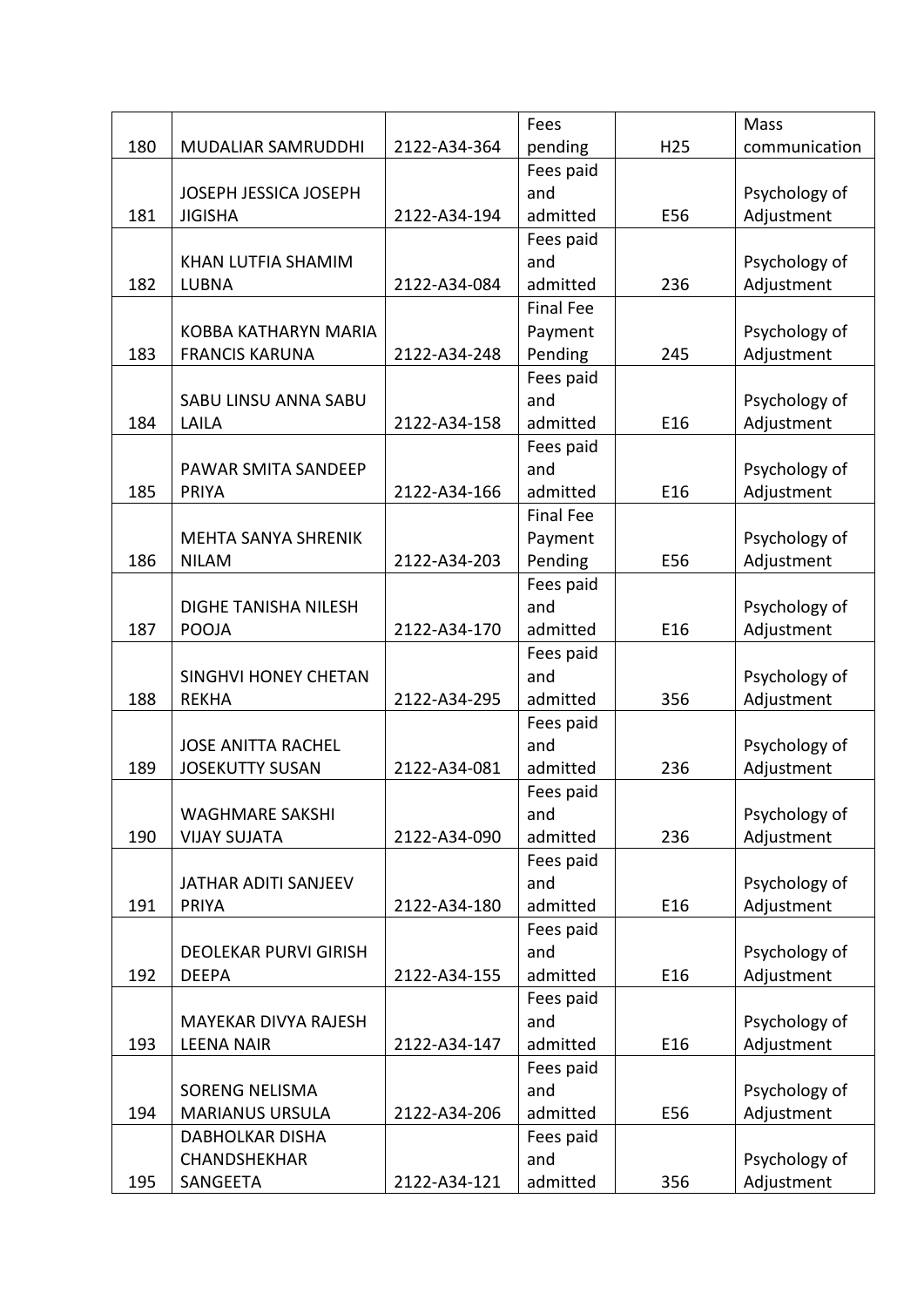|     |                             |              | Fees paid        |     |               |
|-----|-----------------------------|--------------|------------------|-----|---------------|
|     | <b>GEEVARGHESE ROWAN</b>    |              | and              |     | Psychology of |
| 196 | SAMUEL SARAMMA              | 2122-A34-083 | admitted         | 236 | Adjustment    |
|     |                             |              | Fees paid        |     |               |
|     | <b>NAIR RONIT RAJEEVAN</b>  |              | and              |     | Psychology of |
| 197 | <b>RAGINI</b>               | 2122-A34-122 | admitted         | 356 | Adjustment    |
|     | RAMACHANDRAN IYER           |              | Fees paid        |     |               |
|     | <b>AISHWARYA</b>            |              | and              |     | Psychology of |
| 198 | RAMACHANDRAN MEERA          | 2122-A34-239 | admitted         | E56 | Adjustment    |
|     |                             |              | Fees paid        |     |               |
|     |                             |              | and              |     | Psychology of |
| 199 | DALAL JIYA TUSHAR ALKA      | 2122-A34-154 | admitted         | E16 | Adjustment    |
|     |                             |              | Fees paid        |     |               |
|     | THOMAS LEENA THOMAS         |              | and              |     | Psychology of |
| 200 | <b>LISSY</b>                | 2122-A34-086 | admitted         | 236 | Adjustment    |
|     |                             |              | Fees paid        |     |               |
|     | <b>FERRAO DEANDRA</b>       |              | and              |     | Psychology of |
| 201 | <b>DESMOND BELINDA</b>      | 2122-A34-173 | admitted         | E16 | Adjustment    |
|     |                             |              | <b>Final Fee</b> |     |               |
|     | <b>D'SOUZA SIONA PETER</b>  |              | Payment          |     | Psychology of |
| 202 | <b>AGNES</b>                | 2122-A34-165 | Pending          | E16 | Adjustment    |
|     |                             |              | Fees paid        |     |               |
|     | NORONHA JANICE BENTO        |              | and              |     | Psychology of |
| 203 | <b>AMY</b>                  | 2122-A34-088 | admitted         | 236 | Adjustment    |
|     |                             |              | Fees paid        |     |               |
|     |                             |              | and              |     | Psychology of |
| 204 | JACOB LIYA JACOB SHINI      | 2122-A34-094 | admitted         | 256 | Adjustment    |
|     |                             |              | Fees paid        |     |               |
|     | <b>HRITIKA RAJENDRA</b>     |              | and              |     | Psychology of |
| 205 | <b>MALAGATTI</b>            | 2122-A34-093 | admitted         | 256 | Adjustment    |
|     |                             |              | Fees paid        |     |               |
|     |                             |              | and              |     | Psychology of |
| 206 | JOSEPH AKHIL AJI JOOLA      | 2122-A34-184 | admitted         | E56 | Adjustment    |
|     | <b>GONSALVES SWIZEL</b>     |              | Fees paid        |     |               |
|     | <b>RAJESH GONSALVES</b>     |              | and              |     | Psychology of |
| 207 | SHILPA GONSALVES            | 2122-A34-192 | admitted         | E56 | Adjustment    |
|     |                             |              | Fees paid        |     |               |
|     | DSOUZA SAMARA SAVIO         |              | and              |     | Psychology of |
| 208 | <b>ELAINE</b>               | 2122-A34-171 | admitted         | E16 | Adjustment    |
|     |                             |              | Fees paid        |     |               |
|     | <b>CHAPDE SAKSHI RAMESH</b> |              | and              |     | Psychology of |
| 209 | <b>NAMRATA</b>              | 2122-A34-103 | admitted         | 256 | Adjustment    |
|     |                             |              | <b>Final Fee</b> |     |               |
|     | <b>JOSEPH DIANA DENNY</b>   |              | Payment          |     | Psychology of |
| 210 | <b>TESSY</b>                | 2122-A34-207 | Pending          | E56 | Adjustment    |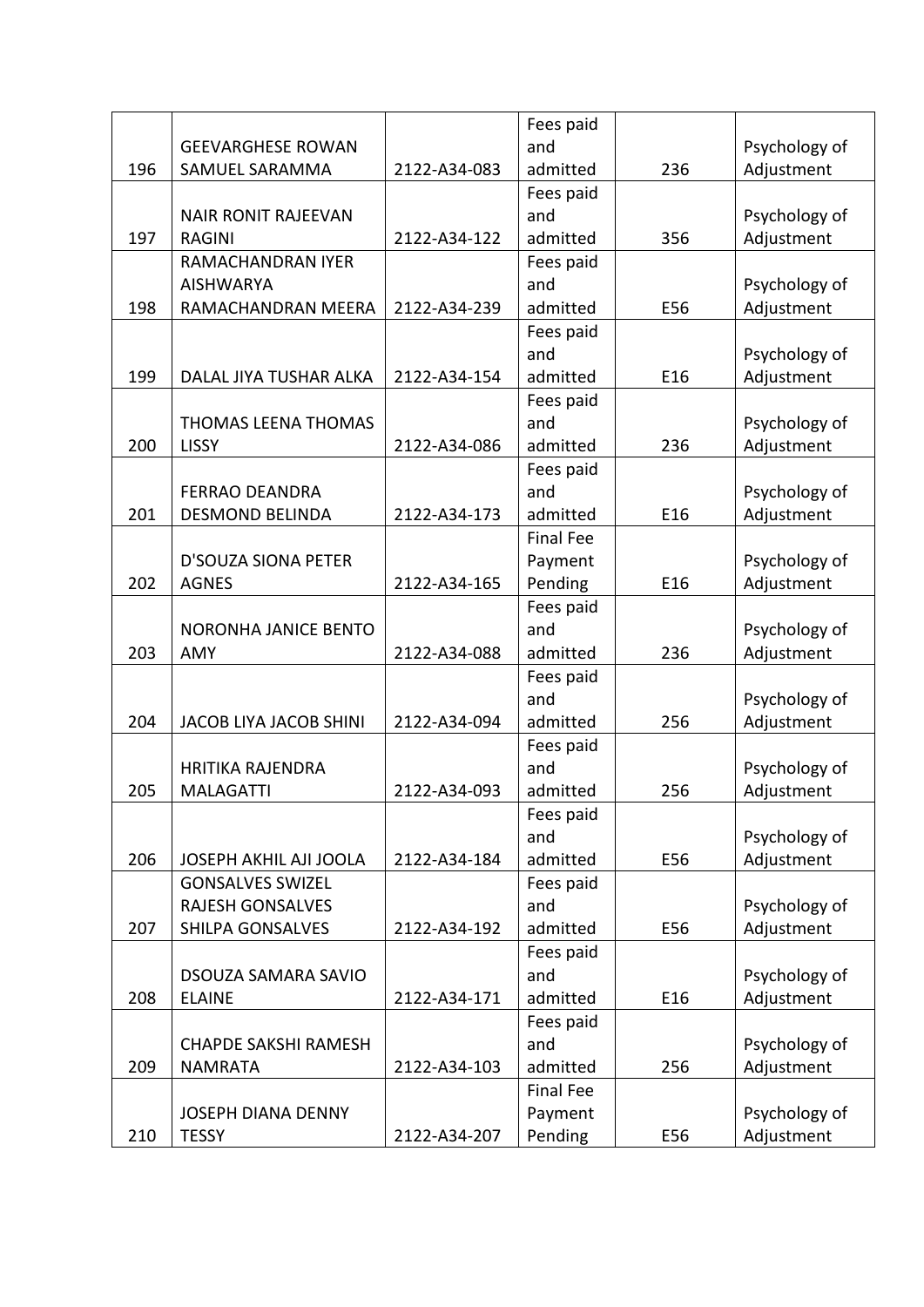|     |                             |              | Fees paid        |                 |               |
|-----|-----------------------------|--------------|------------------|-----------------|---------------|
|     | <b>ADHAV NUPUR PRAKASH</b>  |              | and              |                 | Psychology of |
| 211 | SANDHYA                     | 2122-A34-100 | admitted         | 256             | Adjustment    |
|     |                             |              | Fees paid        |                 |               |
|     | <b>PARAB RASHIKA</b>        |              | and              |                 | Psychology of |
| 212 | <b>JITENDRA SAILEE</b>      | 2122-A34-024 | admitted         | 136             | Adjustment    |
|     |                             |              | Fees paid        |                 |               |
|     | <b>KOKKAT GALVIN GEORGE</b> |              | and              |                 | Psychology of |
| 213 | <b>ROSY</b>                 | 2122-A34-195 | admitted         | E56             | Adjustment    |
|     |                             |              | Fees paid        |                 |               |
|     | ANSARI MARIYAM ABDUL        |              | and              |                 | Psychology of |
| 214 | <b>AZIZ HUSNA</b>           | 2122-A34-082 | admitted         | 236             | Adjustment    |
|     |                             |              | Fees paid        |                 |               |
|     | <b>KUNDER JEMIMA RACHEL</b> |              | and              |                 | Psychology of |
| 215 | <b>DWIGHT MARY</b>          | 2122-A34-193 | admitted         | E56             | Adjustment    |
|     |                             |              | <b>Final Fee</b> |                 |               |
|     | <b>MACHADO JENISA PIUS</b>  |              | Payment          |                 | Psychology of |
| 216 | <b>SUMAN</b>                | 2122-A34-161 | Pending          | E16             | Adjustment    |
|     |                             |              |                  |                 |               |
|     |                             |              | Fees paid        |                 |               |
|     | <b>MATOLE ANANYA</b>        |              | and              |                 | Psychology of |
| 217 | SANDESH KSHAMA              | 2122-A34-212 | admitted         | E56             | Adjustment    |
|     |                             |              | Fees paid        |                 |               |
|     | <b>SALVI ARSH UDAY</b>      |              | and              |                 | Psychology of |
| 218 | <b>UTTARA</b>               | 2122-A34-104 | admitted         | 256             | Adjustment    |
|     |                             |              | <b>Final Fee</b> |                 |               |
|     | <b>BAIT SHIVANI MANOHAR</b> |              | Payment          |                 | Psychology of |
| 219 | <b>ASMITA</b>               | 2122-A34-102 | Pending          | 256             | Adjustment    |
|     |                             |              | <b>Final Fee</b> |                 |               |
|     | <b>SHAMSI ARFAA MOHD</b>    |              | Payment          |                 | Psychology of |
| 220 | <b>UMER SUMRA UMER</b>      | 2122-A34-205 | Pending          | E56             | Adjustment    |
|     |                             |              | Fees paid        |                 |               |
|     | <b>SHAIKH SUMAIYA NABI</b>  |              | and              |                 | Travel &      |
| 221 | <b>CHANMA</b>               | 2122-A34-326 | admitted         | E13             | Tourism       |
|     |                             |              | Fees paid        |                 |               |
|     | <b>SHUKLA SAUMYA</b>        |              | and              |                 | Travel &      |
| 222 | SANTOSH NEELAM              | 2122-A34-320 | admitted         | 134             | Tourism       |
|     |                             |              | <b>Final Fee</b> |                 |               |
|     | <b>FERNANDES SHELDON</b>    |              | Payment          |                 | Travel &      |
| 223 | <b>SIMON MILAGREEN</b>      | 2122-A34-181 | Pending          | E45             | Tourism       |
|     |                             |              | Fee              |                 |               |
|     | D'SOUZA LINISHA             |              | Allocation       |                 | Travel &      |
| 224 | <b>MARCEL HELEN</b>         | 2122-A34-247 | Pending          | 245             | Tourism       |
|     |                             |              | Fees paid        |                 |               |
|     | <b>SHARMA HARDHWANI</b>     |              | and              |                 | Travel &      |
| 225 | NARENDRA NIMI               | 2122-A34-313 | admitted         | H <sub>23</sub> | Tourism       |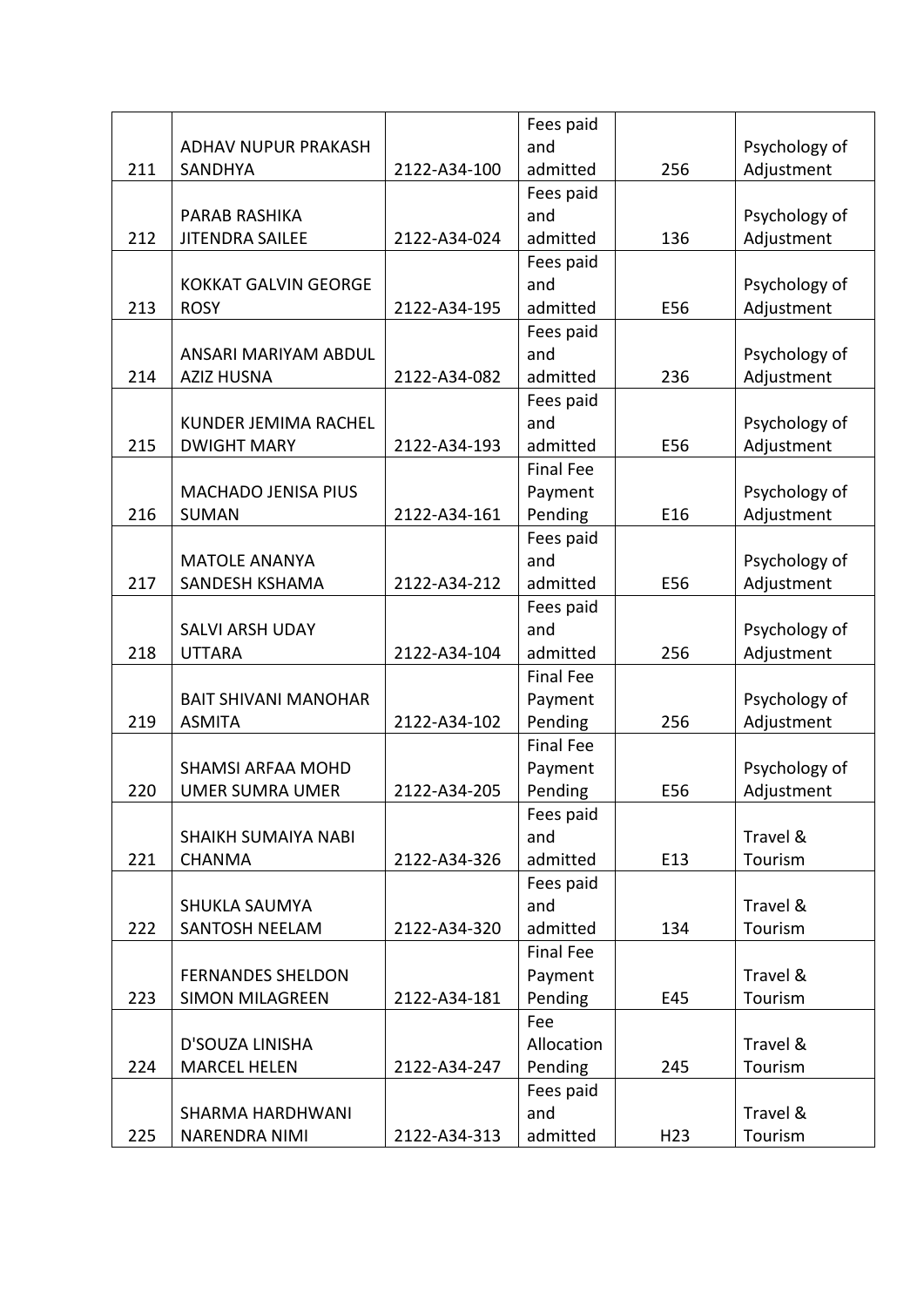|     |                              |              | Fees paid        |                 |          |
|-----|------------------------------|--------------|------------------|-----------------|----------|
|     | SHETKAR SAMANTHA             |              | and              |                 | Travel & |
| 226 | <b>HEMANT SANDRA</b>         | 2122-A34-064 | admitted         | 234             | Tourism  |
|     |                              |              | Fees paid        |                 |          |
|     | <b>MENEZES JANICE PHILIP</b> |              | and              |                 | Travel & |
| 227 | <b>DIANA</b>                 | 2122-A34-198 | admitted         | E56             | Tourism  |
|     | <b>QUAID JOHAR MARIYA</b>    |              | <b>Final Fee</b> |                 |          |
|     | <b>QUAID JOHAR</b>           |              | Payment          |                 | Travel & |
| 228 | <b>MUBARAKA</b>              | 2122-A34-354 | Pending          | E56             | Tourism  |
|     |                              |              | Fees paid        |                 |          |
|     | SHAIKH AAYESHA ASHRAF        |              | and              |                 | Travel & |
| 229 | <b>RIZWANA</b>               | 2122-A34-371 | admitted         | H12             | Tourism  |
|     |                              |              | Fees paid        |                 |          |
|     | <b>MONTEIRO ANGELA</b>       |              | and              |                 | Travel & |
| 230 | PETER FLAVIA                 | 2122-A34-151 | admitted         | E16             | Tourism  |
|     | <b>ELIZA ANTHONY RAJ</b>     |              | <b>Final Fee</b> |                 |          |
|     | <b>LOURDU ANTHONY RAJ</b>    |              | Payment          |                 | Travel & |
| 231 | <b>JEEVA</b>                 | 2122-A34-132 | Pending          | E13             | Tourism  |
|     |                              |              | <b>Final Fee</b> |                 |          |
|     | <b>BAUGWALA HUSAINA</b>      |              | Payment          |                 | Travel & |
| 232 | <b>JUZER ZAINAB</b>          | 2122-A34-355 | Pending          | E56             | Tourism  |
|     |                              |              | Fees paid        |                 |          |
|     | <b>MORE GAYATRI</b>          |              | and              |                 | Travel & |
| 233 | <b>TUKARAM DEEPALI</b>       | 2122-A34-317 | admitted         | 236             | Tourism  |
|     |                              |              | Fees paid        |                 |          |
|     | PEREIRA SEZIL VINCENT        |              | and              |                 | Travel & |
| 234 | <b>RANJANA</b>               | 2122-A34-078 | admitted         | 234             | Tourism  |
|     |                              |              | <b>Final Fee</b> |                 |          |
|     | <b>RAO MELRICK PHILIP</b>    |              | Payment          |                 | Travel & |
| 235 | <b>JOHN MARITA</b>           | 2122-A34-178 | Pending          | E35             | Tourism  |
|     | <b>KAPADIA WAHIB</b>         |              | Fees paid        |                 |          |
|     | MOHAMMED IQBAL               |              | and              |                 | Travel & |
| 236 | NASEEM KAPADIA               | 2122-A34-328 | admitted         | H <sub>23</sub> | Tourism  |
|     |                              |              | Fees paid        |                 |          |
|     | <b>JOSHI PURVI CHANDRESH</b> |              | and              |                 | Travel & |
| 237 | <b>HEMLATA</b>               | 2122-A34-119 | admitted         | 134             | Tourism  |
|     |                              |              | Fees paid        |                 |          |
|     | <b>SHAIKH HUDA MOHD</b>      |              | and              |                 | Travel & |
| 238 | <b>ASLAM SHABANA</b>         | 2122-A34-204 | admitted         | E56             | Tourism  |
|     |                              |              | Fees paid        |                 |          |
|     | ALVI AALIYA IMRAN            |              | and              |                 | Travel & |
| 239 | <b>GULNAR</b>                | 2122-A34-149 | admitted         | E16             | Tourism  |
|     |                              |              | Fees paid        |                 |          |
|     | <b>DSILVA STACIA RAJESH</b>  |              | and              |                 | Travel & |
| 240 | <b>SMITA</b>                 | 2122-A34-280 | admitted         | 345             | Tourism  |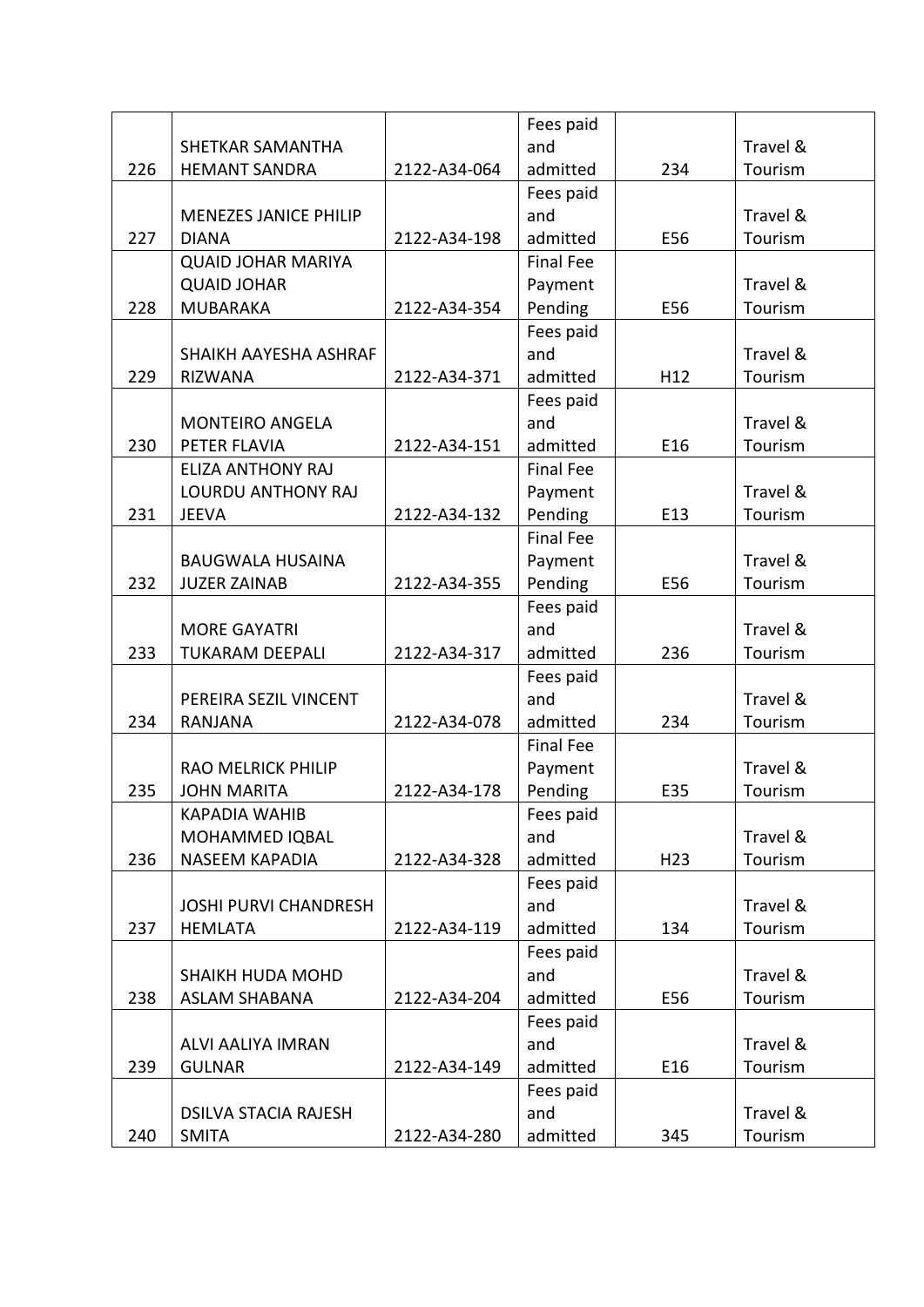|     |                              |              | Fees paid            |     |          |
|-----|------------------------------|--------------|----------------------|-----|----------|
|     |                              |              | and                  |     | Travel & |
| 241 | <b>TAURO LEAH KEITH JILL</b> | 2122-A34-179 | admitted             | E35 | Tourism  |
|     |                              |              | Fees paid            |     |          |
|     | <b>VYAS PRANIT PRAVIN</b>    |              | and                  |     | Travel & |
| 242 | <b>MONALISA</b>              | 2122-A34-124 | admitted             | 356 | Tourism  |
|     | KIMA LALRIN DAVID            |              | Fees paid            |     |          |
|     | <b>HMINGTHANMAWIA</b>        |              | and                  |     | Travel & |
| 243 | LALLAWMZUALI                 | 2122-A34-030 | admitted             | 234 | Tourism  |
|     |                              |              | Fees paid            |     |          |
|     | <b>CHANGANKERY RENEE</b>     |              | and                  |     | Travel & |
| 244 | <b>JOMON MINI</b>            | 2122-A34-006 | admitted             | 134 | Tourism  |
|     | <b>JAIN SANJANA</b>          |              | Fees paid            |     |          |
|     | KANHAIYALAL KAMLA            |              | and                  |     | Travel & |
| 245 | <b>DEVI</b>                  | 2122-A34-358 | admitted             | 234 | Tourism  |
|     | <b>KORI ATULKUMAR</b>        |              | Fees paid            |     |          |
|     | RAMSHANKAR USHA              |              | and                  |     | Travel & |
| 246 | <b>DEVI</b>                  | 2122-A34-047 | admitted             | 234 | Tourism  |
|     |                              |              | Fees paid            |     |          |
|     | <b>SOLANKI HITANSHI</b>      |              | and                  |     | Travel & |
| 247 | RAMESHBHAI NAYANA            | 2122-A34-282 | admitted             | 134 | Tourism  |
|     |                              |              | Fees paid            |     |          |
|     | <b>REDDY NANCY KUMAR</b>     |              | and                  |     | Travel & |
| 248 | SULOCHANA                    | 2122-A34-059 | admitted             | 234 | Tourism  |
|     |                              |              | Fees paid            |     |          |
|     | <b>KWAN CHRISTINA</b>        |              | and                  |     | Travel & |
| 249 | <b>WENSOON PRAMILA</b>       | 2122-A34-286 | admitted             | 345 | Tourism  |
|     |                              |              | Fees paid            |     |          |
|     | DHUKKA ANAM MOHD             |              | and                  |     | Travel & |
| 250 | <b>SHOED SUMMAIYA</b>        | 2122-A34-304 | admitted             | H12 | Tourism  |
|     | SAILO                        |              |                      |     |          |
|     | LALRAMENGMAWIA               |              | Fees paid            |     |          |
|     | LALTHANGLIANA SAILO          |              | and                  |     | Travel & |
| 251 | LALZAIMAWII                  | 2122-A34-029 | admitted             | 234 | Tourism  |
|     |                              |              | <b>Final Fee</b>     |     |          |
|     | <b>MASCARENHAS DANICA</b>    |              | Payment              |     | Travel & |
| 252 |                              | 2122-A34-050 |                      | 234 | Tourism  |
|     | ZIZZELO LOURDES              |              | Pending<br>Fees paid |     |          |
|     | <b>QUADROS SANDRA</b>        |              | and                  |     | Travel & |
| 253 | <b>ANDREW LAURA</b>          | 2122-A34-015 | admitted             | 134 | Tourism  |
|     |                              |              |                      |     |          |
|     |                              |              | Fees paid            |     |          |
|     | PARDESHI SONAKSHI            |              | and                  |     | Travel & |
| 254 | <b>SANTOSH SAPNA</b>         | 2122-A34-306 | admitted             | H13 | Tourism  |
|     |                              |              | Fees paid            |     |          |
|     | <b>AUTI SUMIT UMARAO</b>     |              | and                  |     | Travel & |
| 255 | <b>SUNITA</b>                | 2122-A34-034 | admitted             | 234 | Tourism  |